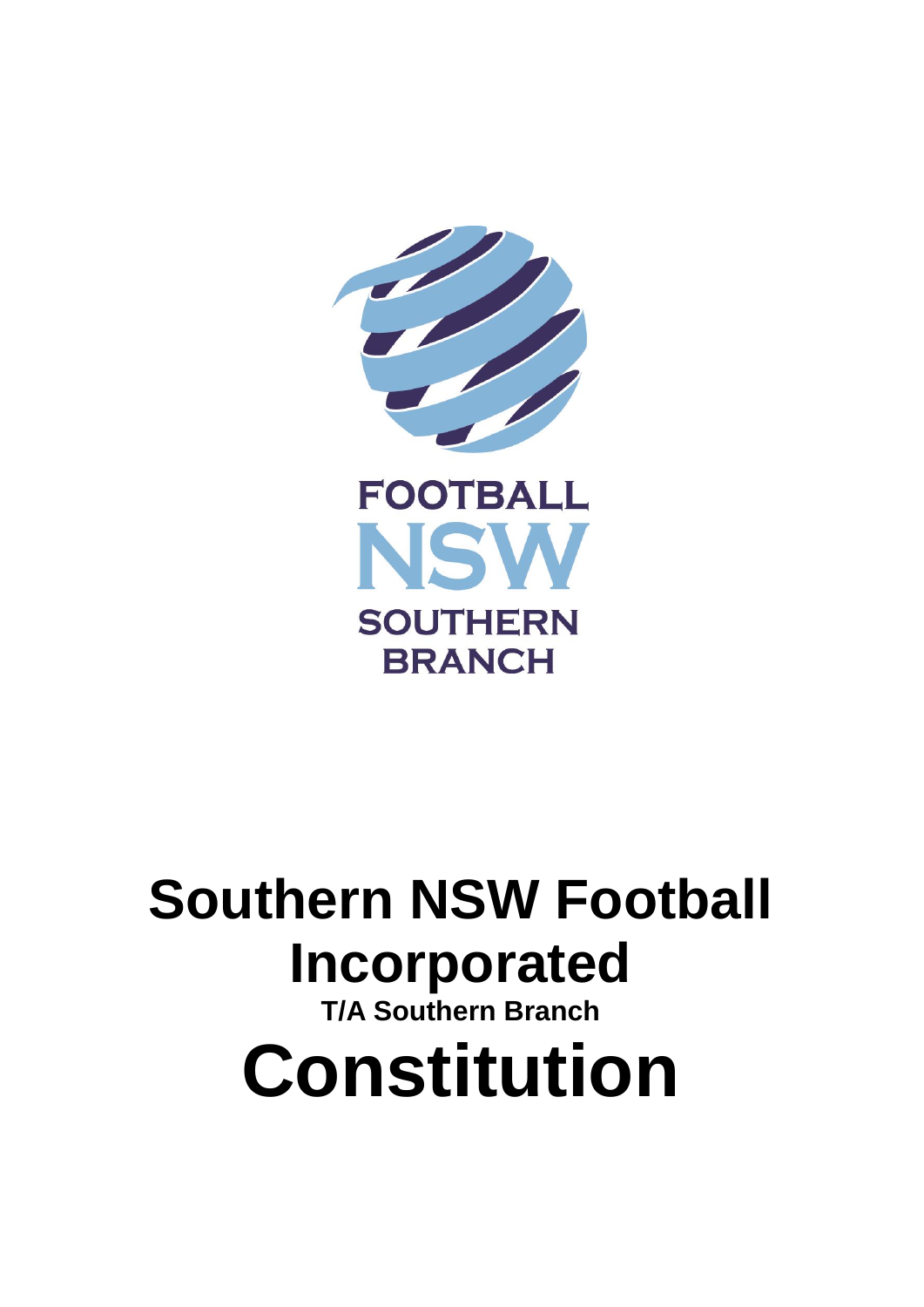# **1. The name of the Association is Southern NSW Football Incorporated. T/A Southern Branch**

## **2. DEFINITIONS AND INTERPRETATION**

#### **2.1 Definitions**

In this Constitution unless the contrary intention appears:

**"Act"** means the *Associations Incorporation Act 2009 (NSW)*.

**"Affiliate Member"** means an individual who is an umpire, referee, coach or other official who is associated with the Association but who is not an Individual Member.

**"Annual General Meeting"** means the annual general meeting of the Association held in accordance with **clause 22**.

**"Branch"** means Southern NSW Football Incorporated. T/A Southern Branch

**"Board"** means the body consisting of the Directors.

**"Association"** means an association, which is a Member, or is otherwise affiliated with the Branch.

**"Constitution"** means this Constitution of the Branch.

**"Delegate"** means the person(s) appointed from time to time to act for and on behalf of an Association and to represent the Association at General Meetings.

**"Director"** means a member of the Board and includes any person acting in that capacity from time to time appointed in accordance with this Constitution but does not include the Executive Director.

**"Executive Director"** means the Executive Director of the Branch for the time being appointed under this Constitution. Where the Branch does not have an Executive Director, the Branch secretary or Public Officer will, subject to confirmation by the Board, assume the functions of the Executive Director under this Constitution.

**"Financial year"** means the year ending on the next 30 September following incorporation and thereafter a period of 12 months commencing on 1 October and ending on 30 September each year.

**"General Meeting"** means the annual or any special general meeting of the Branch.

**"IF"** means the International Federation for Football being FIFA.

**"Individual Member"** means a registered, financial member of an Association or a natural person who is otherwise recognised by the Branch as an Individual Member.

**"Intellectual Property"** means all rights subsisting in copyright, business names, names, trade marks (or signs), logos, designs, equipment including computer software, images (including photographs, videos or films) or service marks relating to the Branch or any activity of or conducted, promoted or administered by the Branch in the Region.

**"Life Member"** means an individual appointed as a Life Member of the Branch under **clause [5.2](#page-5-0)**.

**"Member"** means a member for the time being of the Branch under **clause 5**.

**"NSO"** means the National Sporting Organisation being Football Federation Australia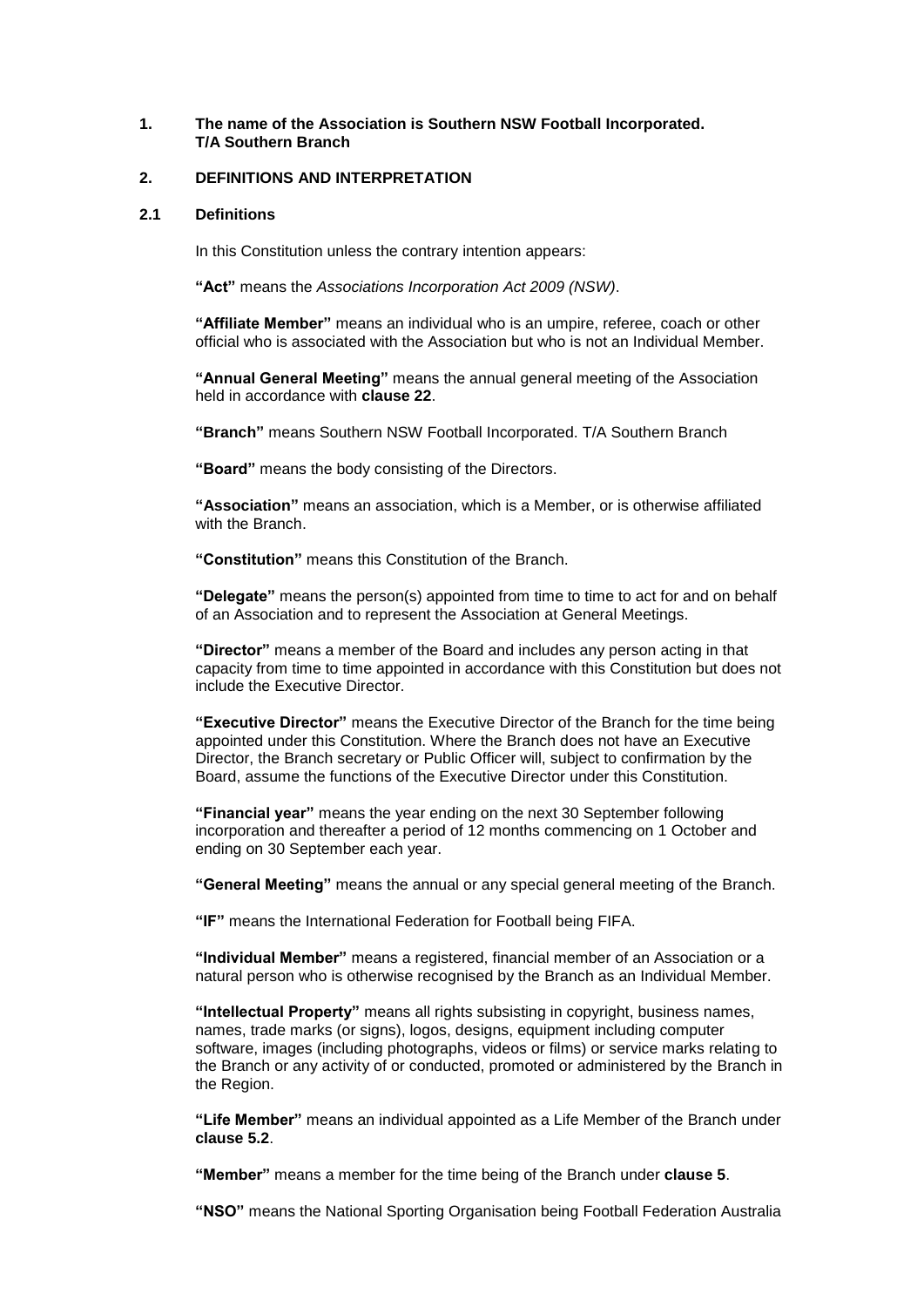**"Objects"** means the objects of the Branch in **clause [3](#page-3-0)**.

**"Public Officer"** means the person appointed to be the public officer of the Branch in accordance with the Act.

**"Region"** means the geographical area for which the Branch is responsible and as recognised by the SSO.

**"Register"** means a register of Members kept and maintained in accordance with **clause 7**

**"Regulations"** means any Regulations made by the Board under **clause 38**

**"Seal"** means the common seal of the Branch (if any) is no longer required.

**"Special General Meeting"** means a special general meeting of the Branch held in accordance with **clause 23**

**"Special Resolution"** means a special resolution defined in the Act.

**'SSO'** means the State Sporting Organisation being Football NSW

## **2.2 Interpretation**

In this Constitution:

- (a) a reference to a function includes a reference to a power, authority and duty;
- (b) a reference to the exercise of a function includes, where the function is a power, authority or duty, a reference to the exercise of the power or authority of the performance of the duty;
- (c) words importing the singular include the plural and vice versa;
- (d) words importing any gender include the other genders;
- (e) references to persons include corporations and bodies politic;
- (f) references to a person include the legal personal representatives, successors and permitted assigns of that person;
- (g) a reference to a statute, ordinance, code or other law includes regulations and other statutory instruments under it and consolidations, amendments, reenactments or replacements of any of them (whether of the same or any legislative authority having jurisdiction); and
- (h) a reference to "writing" shall unless the contrary intention appears, be construed as including references to printing, lithography, photography and other modes of representing or reproducing words in a visible form, including messages sent by electronic mail.

# **2.3 Severance**

If any provision of this Constitution or any phrase contained in it is invalid or unenforceable, the phrase or provision is to be read down if possible, so as to be valid and enforceable, and otherwise shall be severed to the extent of the invalidity or unenforceability, without affecting the remaining provisions of this Constitution.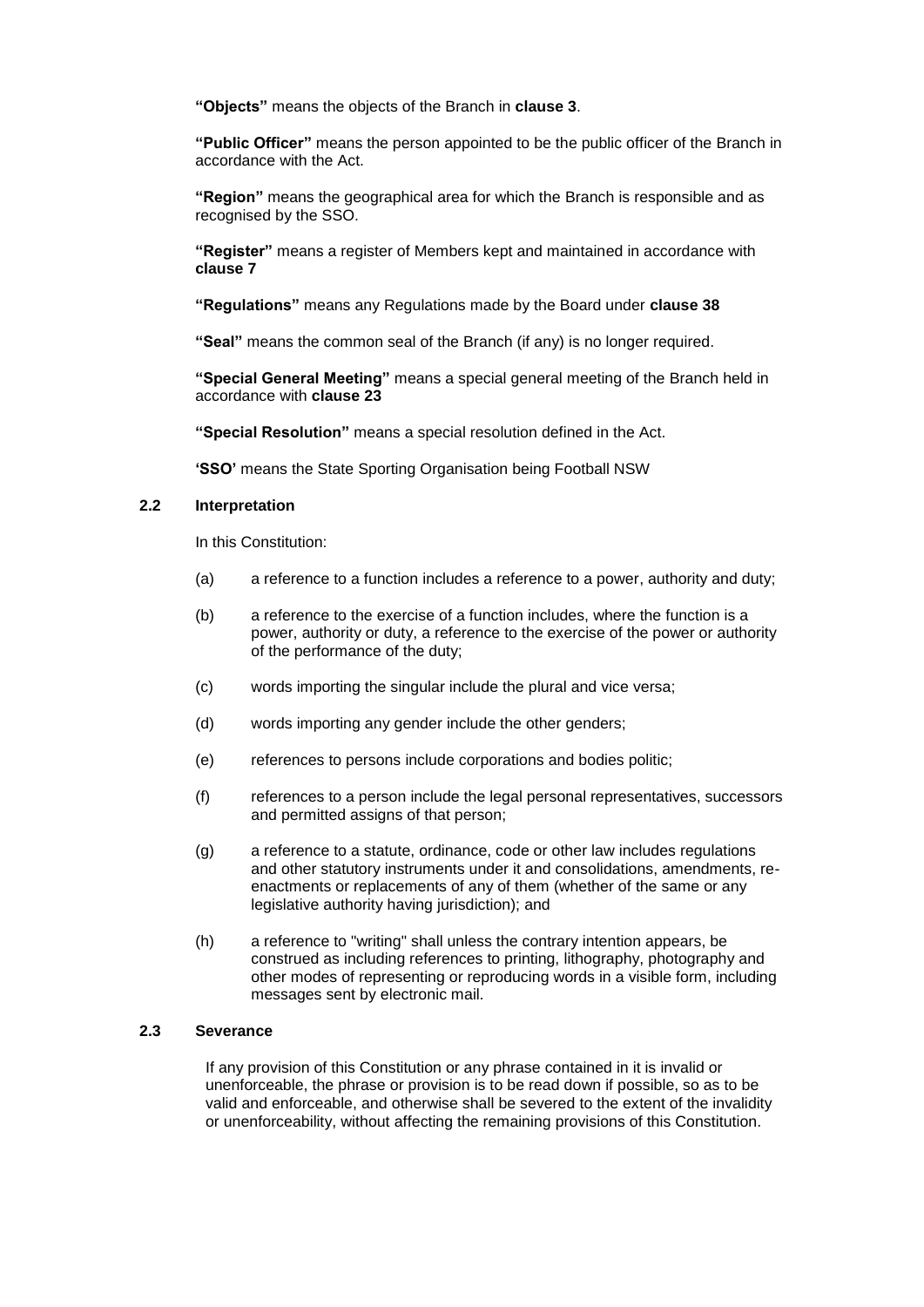#### **2.4 The Act**

Except where the contrary intention appears, in this Constitution, an expression that deals with a matter under the Act has the same meaning as that provision of the Act. Model rules under the Act are expressly displaced by this Constitution.

#### <span id="page-3-0"></span>**3. OBJECTS OF THE BRANCH**

The Branch is established solely for the Objects.

The Objects of the Branch are to:

- (a) Participate as a branch member of SSO so Football can be conducted, encouraged, promoted, advanced and administered in the Region and New South Wales;
- (b) Conduct, encourage, promote, advance and administer Football throughout the Region;
- (c) Ensure the maintenance and enhancement of the Branch, the SSO, the NSO, the Members and Football, along with its standards, quality and reputation for the benefit of the Members and Football;
- (d) At all times promote mutual trust and confidence between the Branch, the SSO, the NSO and the Members in pursuit of these Objects;
- (e) At all times act on behalf of, and in the interest of, the Members and Football in the Region;
- (f) Promote the economic and community service success, strength and stability of the Branch, the Members and Football in the Region;
- (g) Affiliate and otherwise liaise with the SSO and adopt its rule and policy framework to further these Objects and Football;
- (h) Use and protect the Intellectual Property;
- (i) Apply the property and capacity of the Branch towards the fulfilment and achievement of these Objects;
- (j) Strive for government, commercial and public recognition of the Branch as the controlling body for Football in the Region;
- (k) Abide by, promulgate, enforce and secure uniformity in the application of the rules of Football as may be determined from time to time by NSO or IF and as may be necessary for the management and control of Football and related activities in the Region;
- (l) Advance the operations and activities of the Branch throughout the Region;
- (m) Further develop Football into an organised institution and with these Objects in view, to foster, regulate, organise and manage examinations, competitions, displays and other activities and to issue badges, medallions and certificates and award trophies to successful Members;
- (n) Review and/or determine any matters relating to Football which may arise, or be referred to it, by any Member;
- (o) Recognise any penalty imposed by any Member;
- (p) Act as arbiter (as required) on all matters pertaining to the conduct of Football in the Region, including disciplinary matters;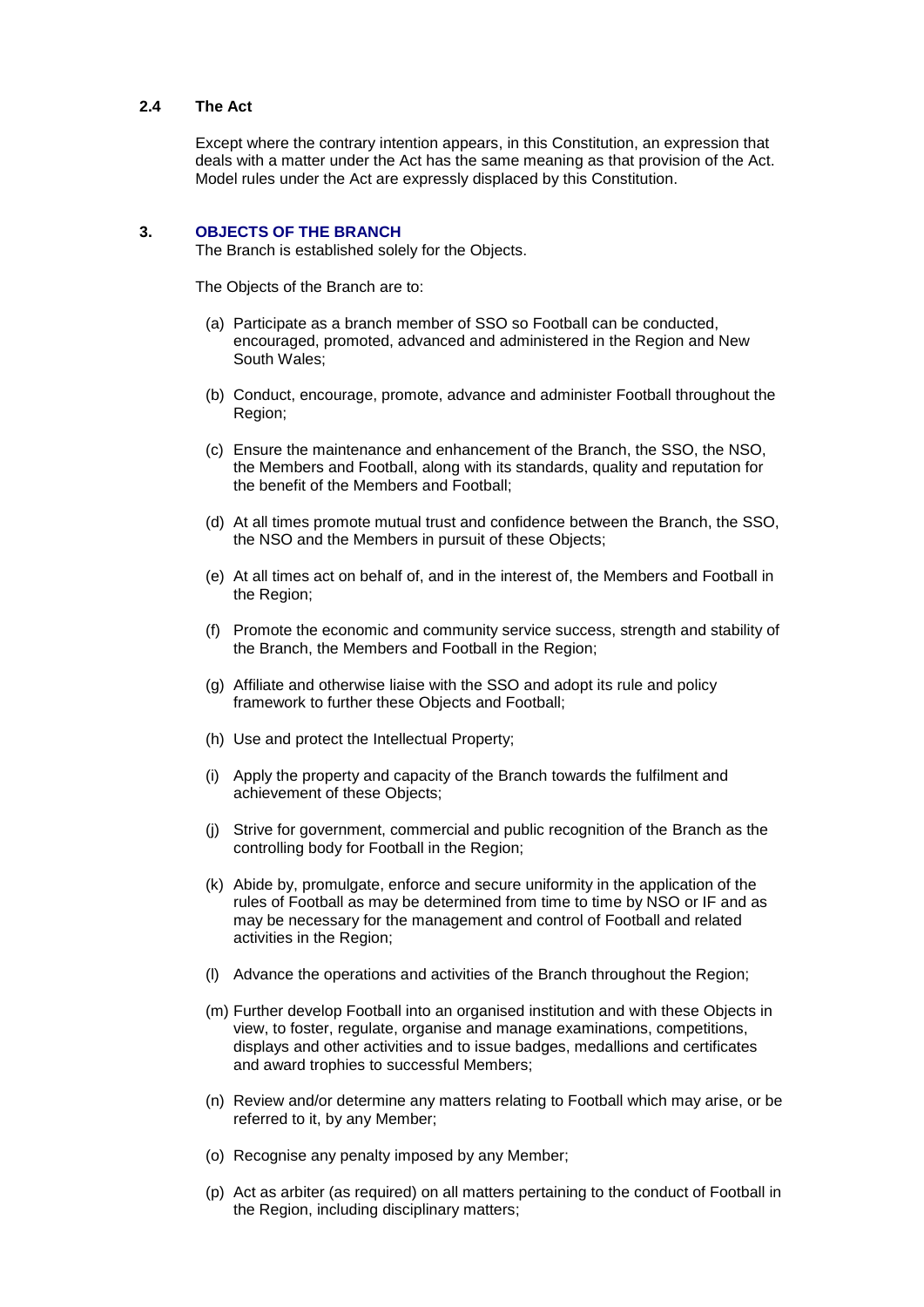- (q) Pursue such commercial arrangements, including sponsorship and marketing opportunities as are appropriate to further the interests of Football in the Region;
- (r) Adopt and implement such policies as may be developed by NSO or the SSO, including (as relevant and applicable) member protection, anti-doping, health and safety, junior sport, infectious diseases and such other matters as may arise as issues to be addressed in Football;
- (s) Represent the interests of its Members and of Football generally in any appropriate forum in the Region;
- (t) Have regard to the public interest in its operations;
- (u) Do all that is reasonably necessary to enable these Objects to be achieved and enable Members to receive the benefits which these Objects are intended to achieve;
- (v) Promote the health and safety of Members and all other participants in Football in the Region;
- (w) Seek and obtain improved facilities for the enjoyment of Football in the Region; and
- **(x)** Undertake and or do all such things or activities which are necessary, incidental or conducive to the advancement of these Objects.

# **4. POWERS OF THE BRANCH**

Solely for furthering the Objects, the Branch has, in addition to the rights, powers and privileges conferred on it under section 25 of the Act, the legal capacity and powers of a company as set out under section 124 of the *Corporations Act 2001 (Cth)*.

#### **4.1 JURISDICTION**

The jurisdiction of the Branch shall cover all of the following:

- (a) Associations, Clubs, Teams, Coaches, Managers, Players, Referees, Spectators and any other Person involved in a Football Activity.
- (b) Matches played within its boundaries and grounds used for that purpose.
- (c) Referees that are appointed who are not members of an official organisation or Referees affiliated with this Branch.
- (d) Representative Players, Officials and Teams representing this Branch in matches played in and outside its boundaries.
- (e) The jurisdiction of the Branch shall extend beyond its geographical boundaries by arrangement with other Soccer Football bodies and with approval of Football New South Wales Limited if applicable.

### **5. MEMBERS**

# **5.1 Categories of Members**

The Members of the Branch shall consist of:

(a) Associations, which subject to this Constitution, shall be represented by one Delegate, and who shall have the right to receive notice of General Meetings and to be present, debate and vote on behalf of the Association at General Meetings;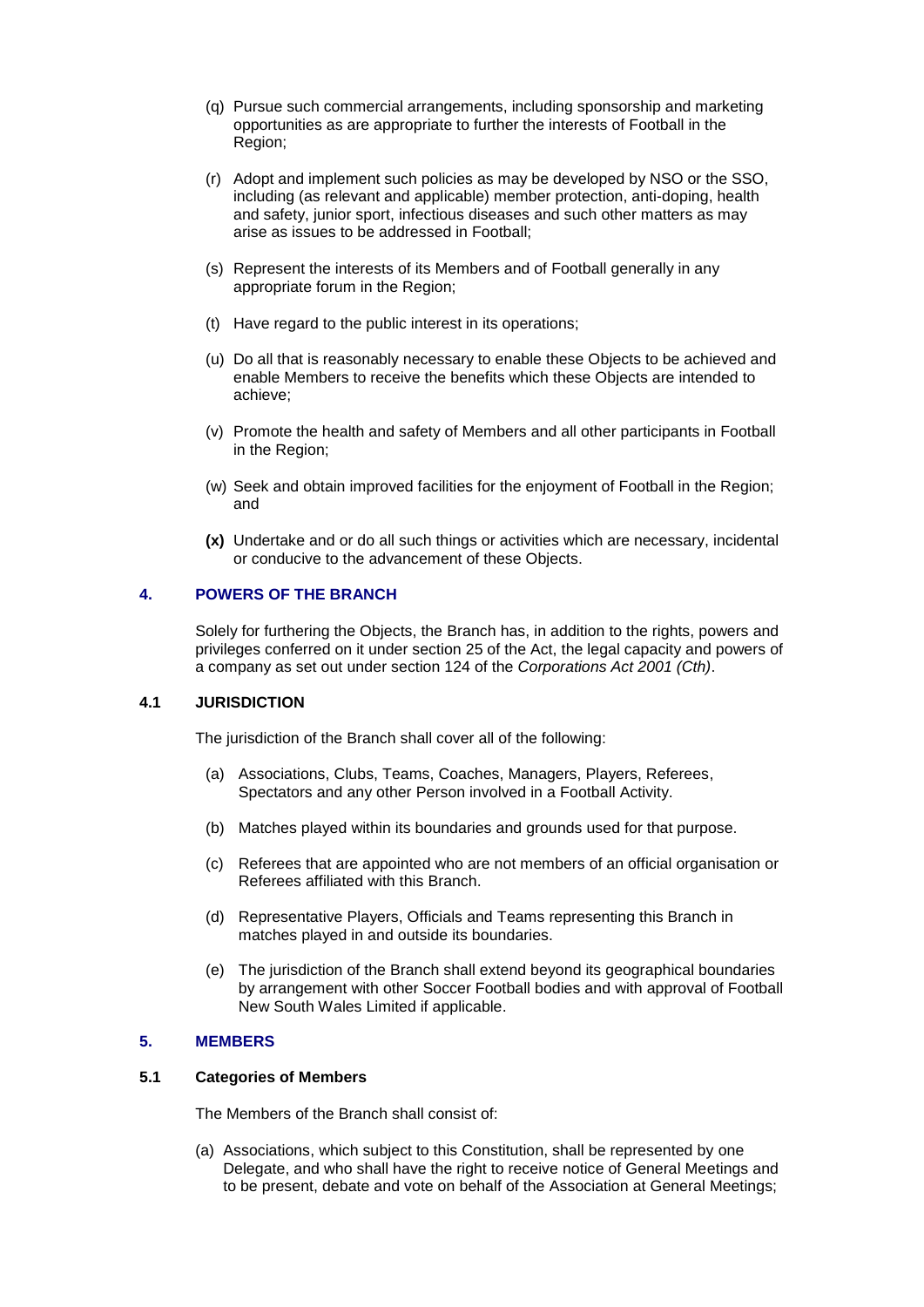- (b) Life Members, who subject to this Constitution, shall have the right to receive notice of General Meetings and to be present and to debate at General Meetings, but shall have no voting rights;
- (c) Individual Members, Affiliate Members and the Directors who shall have the right to be present at General meetings but shall have no rights, to debate or to vote at General Meetings;
- (d) The Directors, who shall have the right to be present and to debate at General Meetings, but have no right to vote; and
- (e) The Board may establish such new or other categories of Members. Any new category of Member established by the Board cannot be granted voting rights without the approval of the Branch in General Meeting.

# <span id="page-5-0"></span>**5.2 Life Members**

- (a) The Board may recommend to the Annual General Meeting that any natural person, who has rendered a minimum of 5 years continuous distinguished service to the Branch or Football where such service is deemed to have assisted the advancement of Football in the Region, be appointed as a Life Member.
- (b) A resolution of the Annual General Meeting to confer life membership (subject to **clause [5.2\(](#page-5-0)c)**) on the recommendation of the Board must be a Special Resolution.
- (c) A person must accept or reject the Branch's resolution to confer life membership in writing. Upon written acceptance, the person's details shall be entered upon the Register, and from the time of entry on the Register the person shall be a Life Member.

# **6. AFFILIATION**

#### <span id="page-5-1"></span>**6.1 Associations**

- (a) To be, or remain, eligible for membership, an Association must be incorporated or in the process of incorporation. This process must be complete within one year of applying for membership under this Constitution.
- (b) For such time as the Association is not incorporated, the secretary of any such unincorporated Association shall be deemed to be the Member (on behalf of the unincorporated entity). The secretary shall be entitled to exercise the same voting and other rights and have the same obligations and shall follow such procedures on behalf of the unincorporated Association as incorporated Members, to the extent that this is possible.
- (c) The Board in its sole discretion shall resolve any dispute or uncertainty as to the application of this Constitution to an unincorporated Association.
- (d) Failure to incorporate within the period stated in **clause** Error! Reference source not found.**[\(a\)](#page-5-1)** shall result in the expulsion of the secretary (acting on behalf of the unincorporated entity) from membership. The expelled unincorporated entity shall not be entitled to re-apply for membership until it becomes incorporated.

#### <span id="page-5-2"></span>**6.2 Application for Affiliation**

An application for affiliation must be:

(a) In writing on the form prescribed from time to time by the Board (if any), from the applicant or its nominated representative and lodged with the Branch;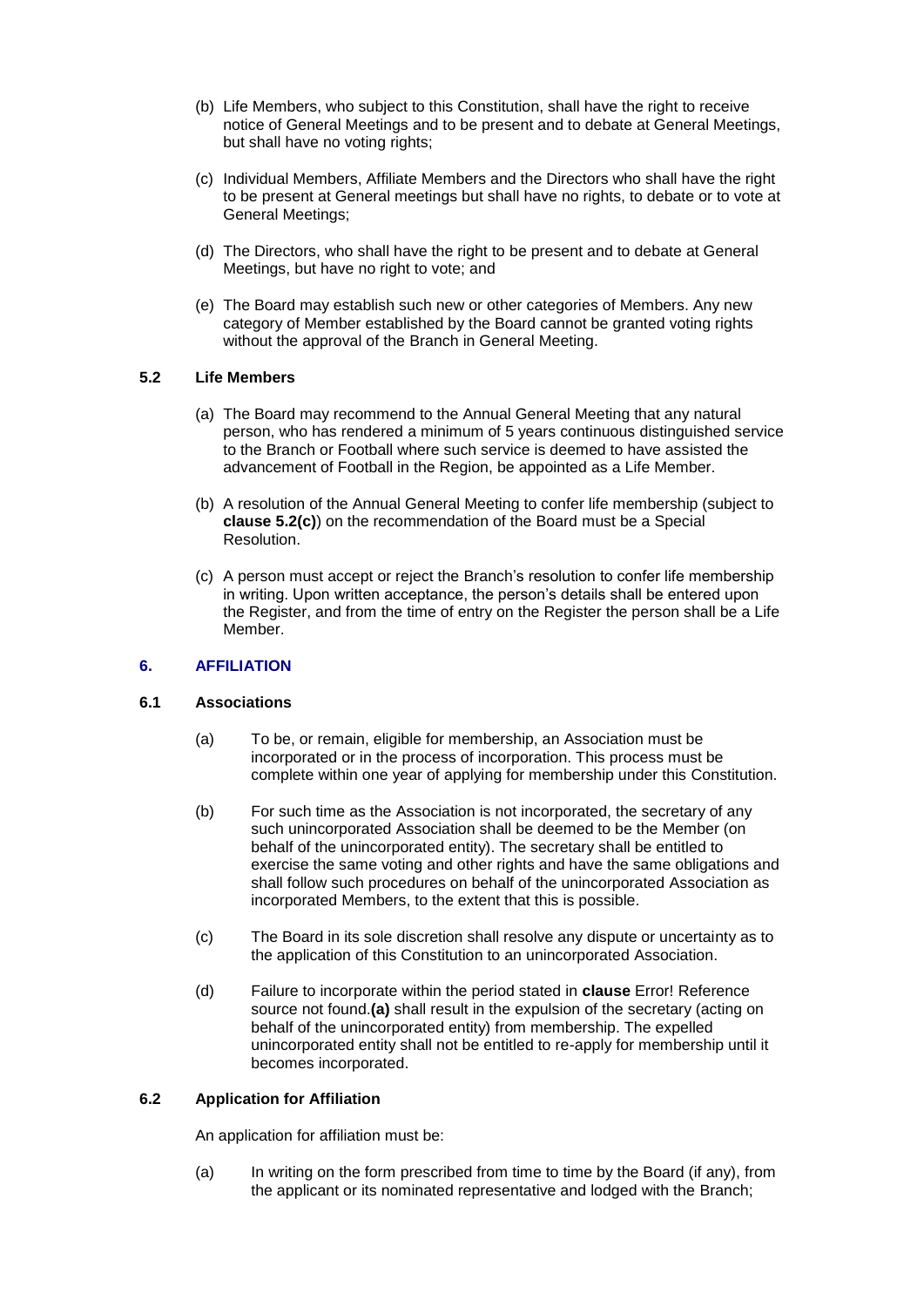(b) Accompanied by a copy of the applicant's constitution (which must be acceptable to the Branch and must substantially conform to this Constitution) and the applicant's register of members; and accompanied by the appropriate fee.

# **6.3 Discretion to Accept or Reject Application**

- (a) The Branch may accept or reject an application whether the applicant has complied with the requirements in **clauses** Error! Reference source not found. and **[6.2](#page-5-2)** or not. The Branch shall not be required or compelled to provide any reason for such acceptance or rejection.
- (b) Where the Branch accepts an application, the applicant shall, become a Member. Membership shall be deemed to commence upon acceptance of the application by the Branch. The Executive Director shall amend the Register accordingly as soon as practicable.
- (c) Where the Branch rejects an application the Branch shall refund any fees forwarded with the application and the application shall be deemed rejected.

# **6.4 Re-Affiliation**

- (a) Associations must re-affiliate annually with the Branch in accordance with the procedures set down by the Branch in Regulations from time to time.
- (b) Upon re-affiliation an Association must lodge with the Branch an updated copy of its constitution (including all amendments), a copy of the Financial Statement as tabled at the last AGM, and must provide details of any change in its Delegate and any other information reasonably required by the Branch. Each Association must ensure that its constitution is amended to conform to any amendments made to this Constitution and/or to the SSO's constitution.

# <span id="page-6-0"></span>**6.5 Deemed Membership**

- (a) All members which or who are, prior to the approval of this Constitution under the Act, members of the Branch, shall be deemed Members from the time of approval of this Constitution under the Act.
- (b) Associations shall provide the Branch with such details as are reasonably required by the Branch under this Constitution within one (1) month of the approval of this Constitution under the Act.
- (c) Any members of the Branch prior to approval of this Constitution under the Act, who are not deemed Members under **clause [6.5\(a\)](#page-6-0)** shall be entitled to carry on such functions analogous to their previous functions as are provided for under this Constitution.

# **7. REGISTER OF MEMBERS**

# **7.1 Branch to keep Register**

The Branch shall keep and maintain a Register in which shall be entered (as a minimum):

- (a) The full name, address, category of membership and date of entry to membership of each Association; and
- (c) The full name, residential address and date of entry to membership of each Director and Life Member; and
- (d) Where applicable the date of termination of membership of any Association,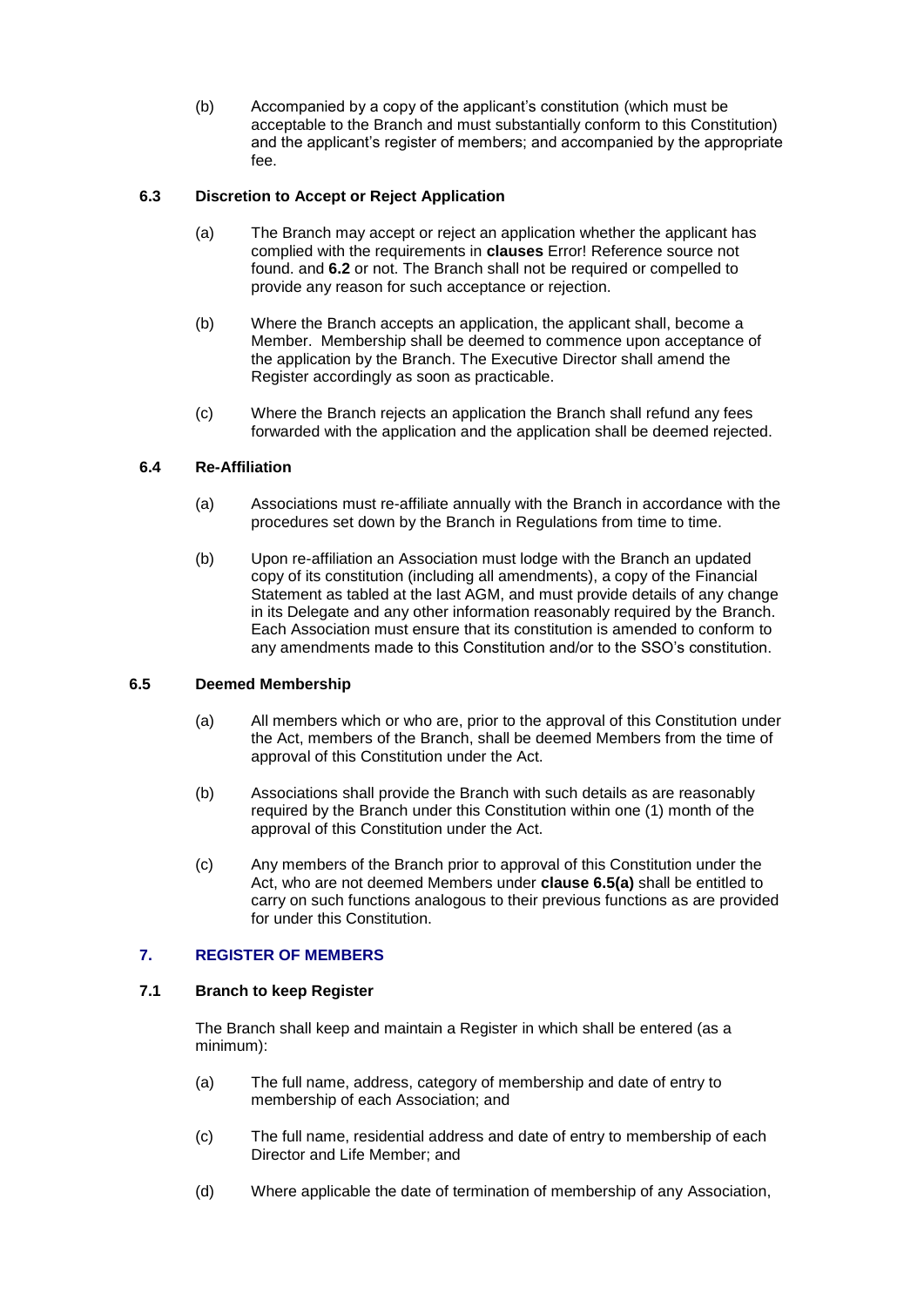Associations, Directors and Life Members shall provide notice of any change and required details to the Branch within one month of such change.

# **7.2 Inspection of Register**

Having regard to the Act, confidentiality considerations and privacy laws, an extract of the Register, excluding the address or other direct contact details of any Life Member or Director, shall be available for inspection (but not copying) by Members who make a reasonable request.

# **7.3 Use of Register**

Subject to the Act, confidentiality considerations and privacy laws, the Register may be used to further the Objects, in such manner, as the Board considers appropriate.

# *8.* **EFFECT OF MEMBERSHIP**

Members acknowledge and agree that:

- (a) This Constitution constitutes a contract between each of them and the Branch and that they are bound by this Constitution and the Regulations and the SSO's and NSO's constitution and regulations;
- (b) They shall comply with and observe this Constitution and the Regulations and any determination, resolution or policy which may be made or passed by the Board or other entity with delegated authority;
- (c) By submitting to this Constitution and Regulations they are subject to the jurisdiction of the Branch, SSO and NSO;
- (d) The Constitution and Regulations are necessary and reasonable for promoting the Objects and particularly the advancement and protection of Football in the Region; and
- (e) They are entitled to all benefits, advantages, privileges and services of Branch membership.

# <span id="page-7-0"></span>**9. DISCONTINUANCE OF MEMBERSHIP**

# **9.1 Notice of Resignation**

- (a) A Member having paid all arrears of fees payable to the Branch may resign or withdraw from membership of the Branch by giving one months' notice in writing to the Branch of such resignation or withdrawal.
- (b) An Association may not resign, disaffiliate or otherwise seek to withdraw from the Branch without approval by Special Resolution of the Association. A copy of the relevant minutes of the Association meeting showing that the Special Resolution has been passed by the Association must be provided to the Branch.
- (c) If an Association ceases to be a Member under this Constitution, the Branch membership of all Individual Members affiliated or registered with or through a Club of that Association shall not automatically cease at that time, but shall be dealt with in accordance with the Regulations.
- (d) Upon the Branch receiving notice of resignation of membership given under **clauses 9.1(a)** and **(b)**, an entry in the Register shall be made recording the date on which the Member who or which gave notice ceased to be a Member.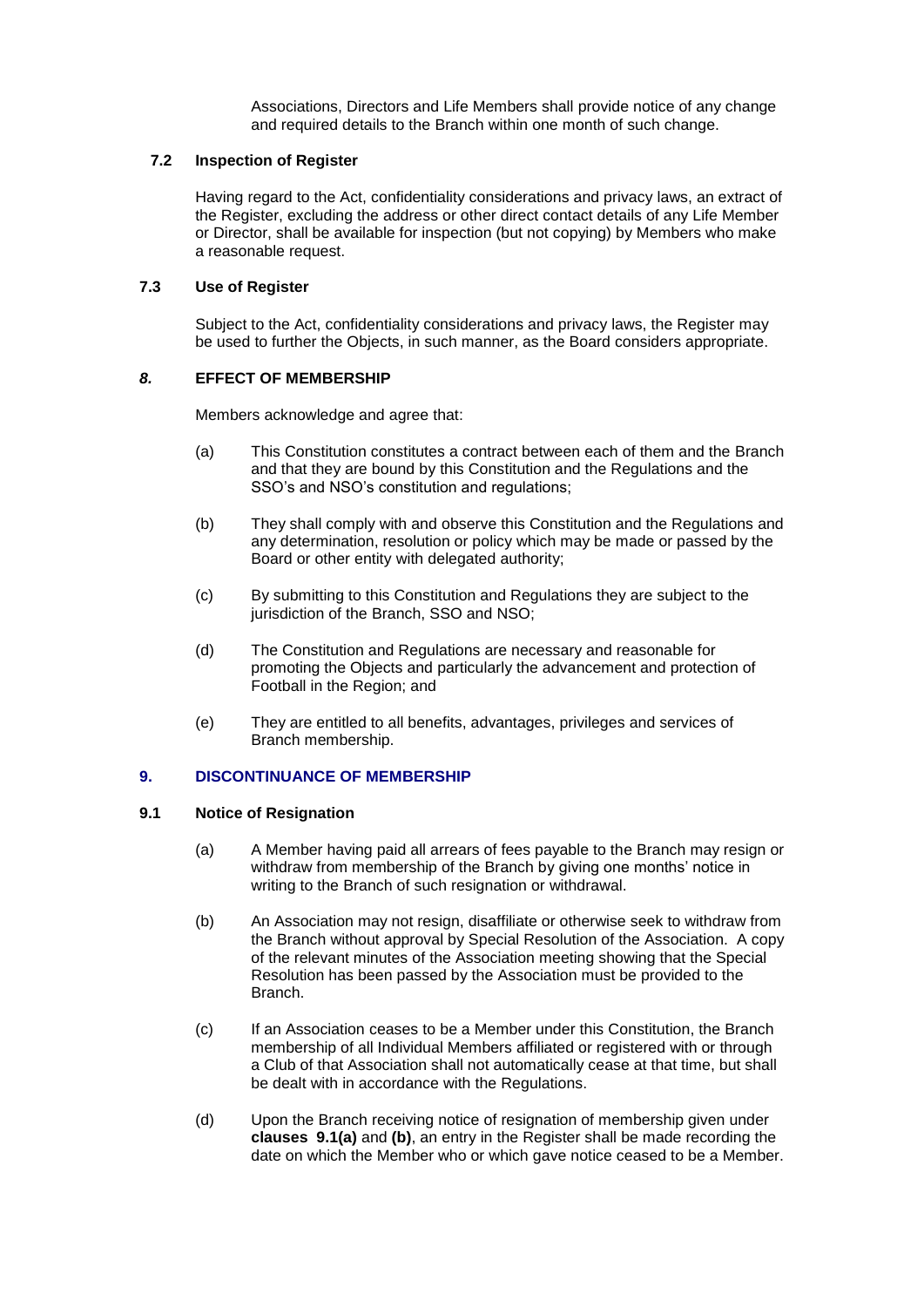# **9.2 Discontinuance for breach**

- (a) Membership of the Branch may be discontinued by the Board upon breach of any clause of this Constitution or the Regulations, including but not limited to the failure to pay any monies owed to the Branch, failure to comply with the Regulations or any resolutions or determinations made or passed by the Board or any duly authorised committee.
- (b) The Board under clause 9.2(a) shall not discontinue membership without the Board first giving the accused Member the opportunity to explain the breach and/or remedy the breach.
- (c) Where a Member fails, in the Board's view to adequately explain the breach, that the Branch giving written notice of the discontinuance to the Member shall discontinue Member's membership under clause 9.2(a). The Register shall be amended to reflect any discontinuance of membership under this **clause 9.3** as soon as practicable.

## **9.3 Discontinuance for failure to re-affiliate**

The Board may discontinue membership of the Branch if an Association has not reaffiliated with the Branch within one month of re-affiliation falling due. The Register shall be amended to reflect any discontinuance of membership under this **clause 9.3** as soon as practicable.

## **9.4 Member to Re-Apply**

A Member whose membership has been discontinued under **clauses 9.2** or **9.3**:

- (a) Must seek renewal or re-apply for membership in accordance with this Constitution; and
- (b) May be re-admitted at the discretion of the Board.

# **9.5 Forfeiture of Rights**

A Member who or which ceases to be a Member, for whatever reason, shall forfeit all rights in and claims upon the Branch and its property and shall not use any property of the Branch including Intellectual Property. Any Branch documents, records or other property in the possession, custody or control of that Member shall be returned to the Branch immediately. Where an Association ceases to be a Member it shall also forfeit all representation rights on the Board and at General Meetings.

#### **9.6 Delegate Position Lapses**

The position of Delegate shall lapse immediately on cessation of membership of an Association.

#### **9.7 Membership may be Reinstated**

Membership which has been discontinued under this **clause [9](#page-7-0)** may be reinstated at the discretion of the Board, with such conditions as it deems appropriate.

## **9.8 Refund of Membership Fees**

Membership fees or subscriptions paid by the discontinued Member may be refunded on a pro-rata basis to the Member upon discontinuance.

# **10. DISCIPLINE**

(a) Where the Board is advised or considers that a Member has allegedly: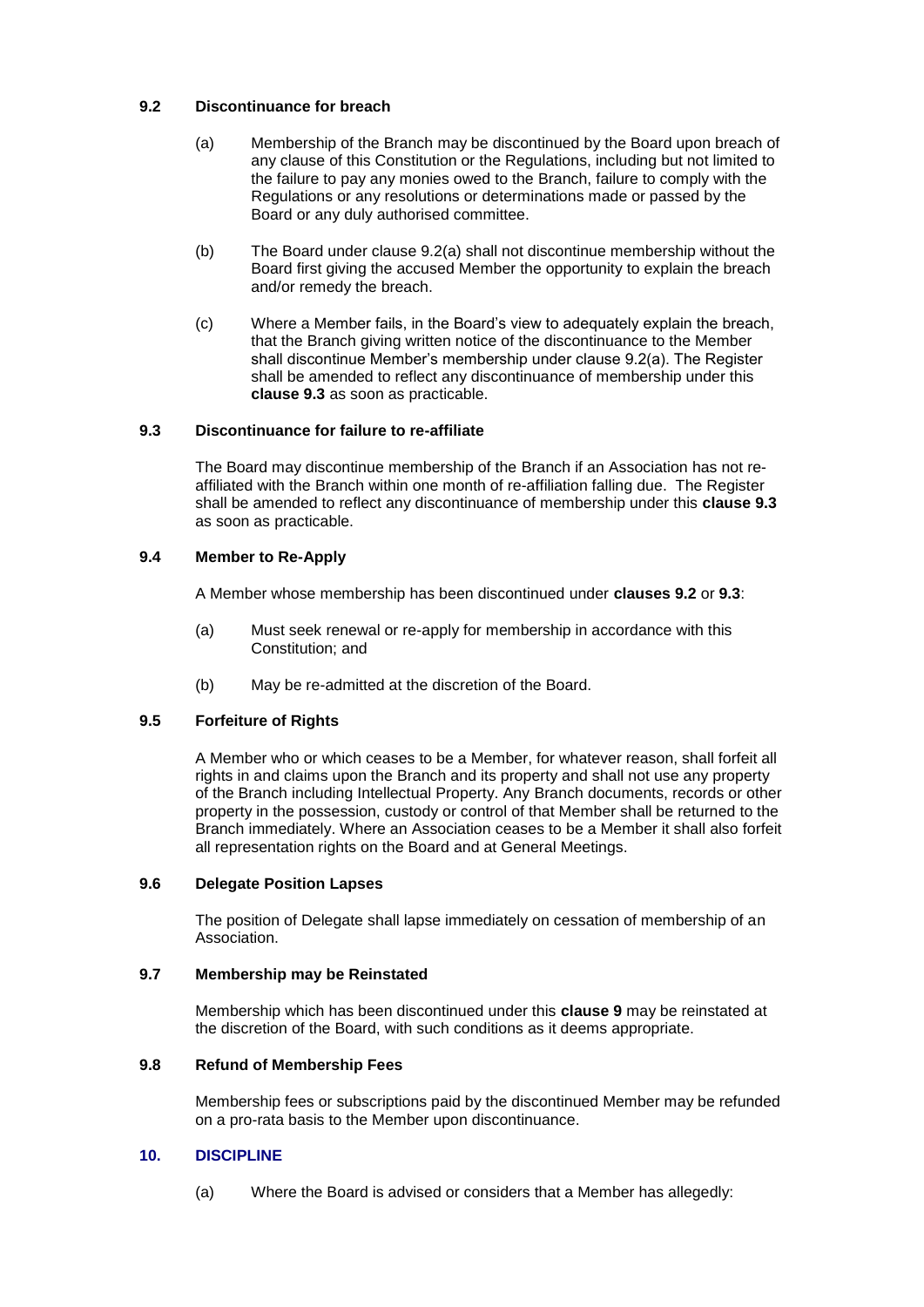- (i) Breached, failed, refused or neglected to comply with a provision of this Constitution, the Regulations, the SSO's or the NSO's constitution or regulations or any resolution or determination of the Board or any duly authorised committee; or
	- (ii) Acted in a manner unbecoming of a Member, or prejudicial to the purposes and interests of the Branch, SSO, NSO and/or Football or
	- (iii) Brought the Branch, SSO, NSO, any other Member or Football into disrepute;

The Board may commence or cause to be commenced, disciplinary proceedings against that Member, and that Member, will be subject to, and submits unreservedly to the jurisdiction, procedures, penalties and the appeal mechanisms of the Branch set out in the Regulations.

(b) The Board may appoint a Judiciary Committee to deal with any disciplinary matter referred to it. Such a Judiciary Committee shall operate in accordance with the procedures expressed in the Regulations but subject always to the Act.

# **11. SUBSCRIPTIONS AND FEES**

The annual membership subscription (if any) and any fees or other levies payable by Members to the Branch, the time for and manner of payment, shall be as determined by the Board.

## **12. EXISTING DIRECTORS**

- (a) The members of the administrative or governing body (by whatever name called) of the Branch in office immediately prior to approval of this Constitution under the Act shall continue in those positions until the next Annual General Meeting following such adoption of this Constitution. After this General Meeting the positions of Directors shall be filled, vacated and otherwise dealt with in accordance with this Constitution.
- (b) The person known and appointed to the position of Executive Director (or similar title) immediately prior to approval of this Constitution under the Act shall continue in that position following such approval, subject to any contractual arrangements.

# **13. POWERS OF THE BOARD**

Subject to the Act and this Constitution, the business of the Branch shall be managed, and the Board shall exercise the powers of the Branch. In particular, the Board shall act in accordance with the Objects and shall operate for the benefit of the Members and the community throughout the Region.

#### **14 COMPOSITION OF THE BOARD**

# **14.1 Composition of the Board**

The Board shall comprise:

(a) Five (5) elected Directors;

who must be the chairperson from each of the Member associations and who shall be elected under **clause [15](#page-10-0)**; and

(b) up to two (2) appointed Directors;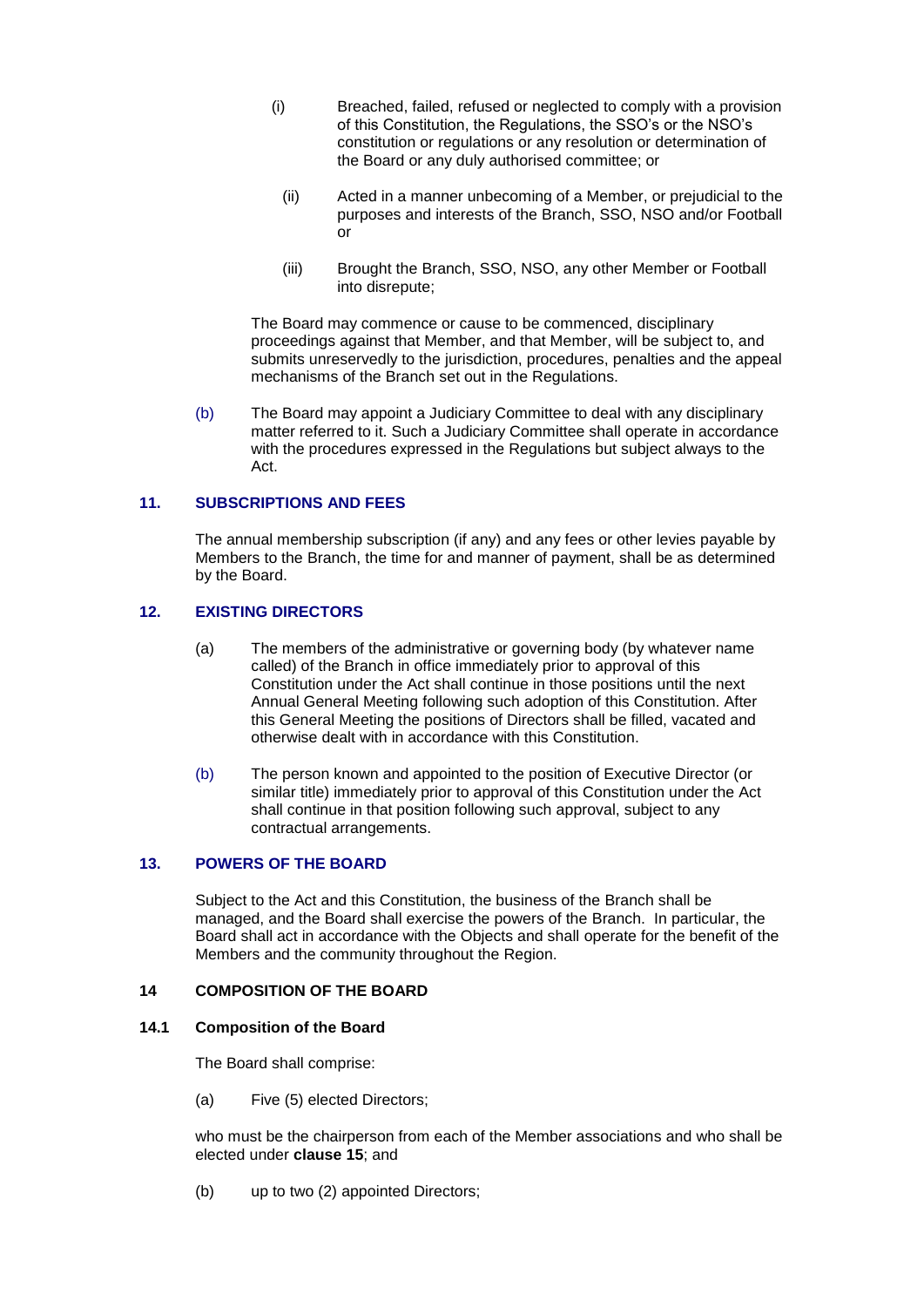who need not be Individual Members and who may be appointed by the Directors in accordance with **clause 16.**

A Director cannot also be a Delegate.

#### **14.2 Election and Appointment of Directors**

- (a) The elected Directors shall be elected under **clause [15](#page-10-0)**.
- (b) The appointed Directors may be appointed under **clause 16**.

#### **14.3 Portfolios**

The Board may allocate portfolios and/or titles to Directors.

# <span id="page-10-0"></span>**15. ELECTED DIRECTORS**

# **15.1 Nominations**

(a) Southern NSW Football Inc is a Branch Zone and will comprise the chairman or president of the governing body of each Association in the Branch Zone. These persons are the directors of the Southern Branch Zone..

## **15.2 Term of Appointment for Elected Directors**

- (a) Directors elected under this **clause [15](#page-10-0)** shall be elected for a term of two (2) years. Subject to provisions in this Constitution relating to earlier retirement or removal of Directors, elected Directors shall remain in office from the conclusion of the Annual General Meeting at which the election occurred until the conclusion of the second Annual General Meeting following.
- (b) Three (3) elected Directors shall retire in each odd year and two (2) elected Directors shall retire in each even year until, after two (2) years the five (5) original elected Directors have retired after which those elected Directors (or their replacements) who first retired, shall retire and so on.
- (c) The sequence of retirements under **clause 15.4(b)** to ensure rotational terms shall be determined by the Board. If the Board cannot agree it will be determined by lot.

# **16. APPOINTED DIRECTORS**

#### **16.1 Appointment of Directors**

The elected Directors may appoint up to two (2) appointed Directors.

# **16.2 Qualifications for Appointed Directors**

The appointed Directors may have specific skills in commerce, finance, marketing, law or business generally or such other skills which complement the Board composition. They do not need to be Individual Members but must be natural persons. Appointed Directors cannot also be a Delegate.

#### **16.3 Term of Appointment for Appointed Directors**

(a) Appointed Directors may be appointed by the elected Directors under this Constitution for a term of two (2) years, which shall commence from the first Board meeting after the Annual General Meeting until after the conclusion of the second Annual General Meeting following.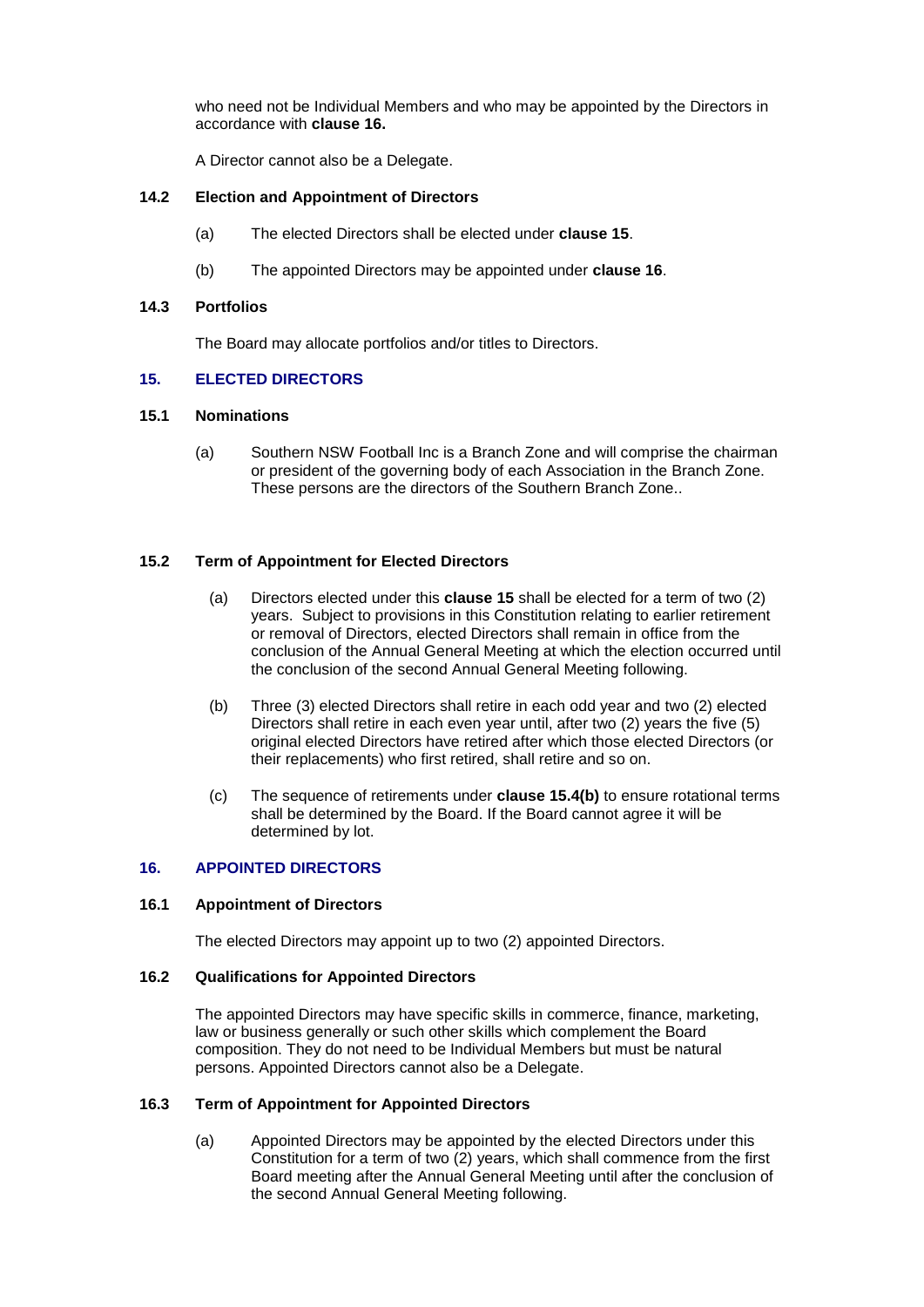- (b) Appointed Directors may be appointed to ensure rotational terms that coincide with the elected Directors' rotational terms.
- (c) The Board shall determine any adjustment to the term of appointed Directors appointed under this Constitution necessary to ensure rotational terms under this Constitution.

## **17. VACANCIES ON THE BOARD**

#### **17.1 Casual Vacancies**

The remaining Directors from among appropriately qualified persons may fill any casual vacancy occurring in the position of Director. Any casual vacancy may only be filled for the remainder of the Director's term under this Constitution.

# **17.2 Grounds for Termination of Director**

In addition to the circumstances in which the office of a Director becomes vacant by virtue of the Act, the office of a Director becomes vacant if the Director:

- (a) Dies;
- (b) Becomes bankrupt or makes any arrangement or composition with his creditors generally;
- (c) Becomes of unsound mind or a person whose person or estate is liable to be dealt with in anyway under the law relating to mental health;
- (d) Resigns his office in writing to the Branch;
- (e) Is absent without the consent of the Board from meetings of the Board held during a period of six (6) months;
- (f) holds any office of employment with the Branch;
- (g) Is directly or indirectly interested in any contract or proposed contract with the Branch and fails to declare the nature of his interest;
- (h) In the opinion of the Board (but subject always to this Constitution):
	- (iv) Has acted in a manner unbecoming or prejudicial to the Objects and interests of the Branch; or
	- (i) Has brought the Branch into disrepute;
	- (v) Is removed by Special Resolution; or
	- (vi) Would otherwise be prohibited from being a Director of a corporation under the *Corporations Act 2001 (Cth)*.

# **17.3 Board May Act**

In the event of a casual vacancy or vacancies in the office of a Director or Directors, the remaining Directors may act but, if the number of remaining Directors is not sufficient to constitute a quorum at a meeting of the Board, they may act only for the purpose of increasing the number of Director to a number sufficient to constitute such a quorum.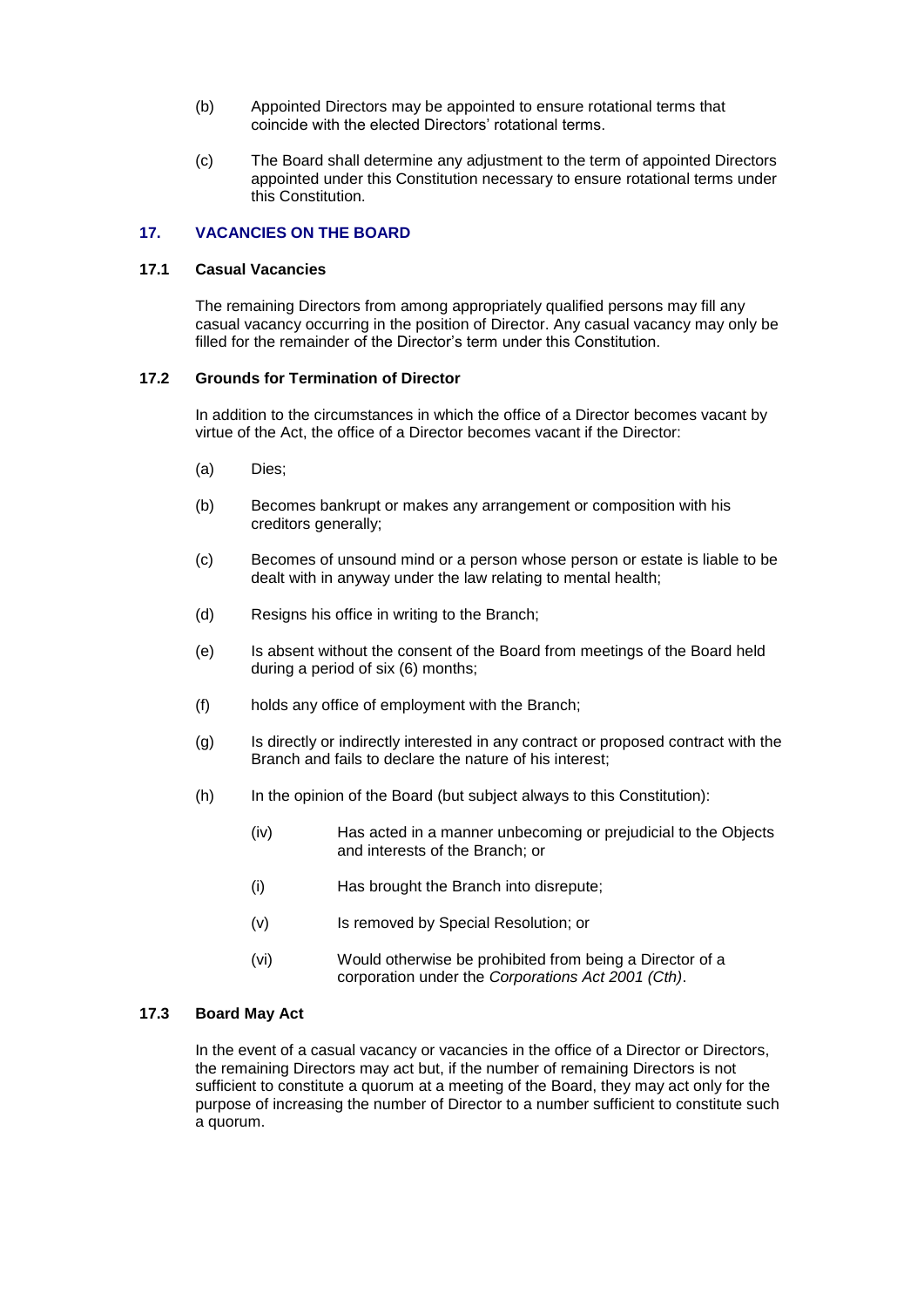# **18. MEETINGS OF THE BOARD**

#### **18.1 Board to Meet**

The Board shall meet as often as is deemed necessary in every calendar year for the dispatch of business (and shall be at least as often as is required under the Act) and subject to this Constitution may adjourn and otherwise regulate its meetings as it thinks fit. A Director may at any time convene a meeting of the Board within a reasonable time.

# **18.2 Decisions of Board**

Subject to this Constitution, questions arising at any meeting of the Board shall be decided by a majority of votes and a determination of a majority of Directors shall for all purposes be deemed a determination of the Board. All Directors shall have one (1) vote on any question. Where voting is equal, the chairperson may exercise a casting vote. If the chairperson does not exercise a casting vote, the motion will be lost.

## **18.3 Resolutions not in Meeting**

- (a) A resolution in writing, signed or assented to by telegram, cablegram, radiogram, facsimile, telex or other form of visible or other electronic communication by all the Directors for the time being present in Australia shall be as valid and effectual as if it had been passed at a meeting of Directors duly convened and held. Any such resolution may consist of several documents in like form each signed by one (1) or more of the Directors.
- <span id="page-12-0"></span>(b) Without limiting the power of the Board to regulate its meetings as it thinks fit, a meeting of the Board may be held where one (1) or more of the Directors is not physically present at the meeting, provided that:
- (c) All persons participating in the meeting are able to communicate with each other effectively simultaneously and instantaneously whether by means of telephone or other form of communication;
- (d) Notice of the meeting is given to all the Directors entitled to notice in accordance with the usual procedures agreed upon or laid down from time to time by the Board or this Constitution and such notice specifies that Directors are not required to be present in person;
- (e) If a failure in communications prevents **clause 18.[3\(b\)\(](#page-12-0)i)** from being satisfied by that number of Directors which constitutes a quorum, and none of such Directors are present at the place where the meeting is deemed by virtue of the further provisions of this Rule to be held then the meeting shall be suspended until **clause 18.[3\(b\)\(](#page-12-0)i)** is satisfied again. If such condition is not satisfied within fifteen (15) minutes from the interruption the meeting shall be deemed to have terminated or adjourned; and
- (f) Any meeting held where one (1) or more of the Directors is not physically present shall be deemed to be held at the place specified in the notice of meeting provided a Director is there present and if no Director is there present the meeting shall be deemed to be held at the place where the chairperson of the meeting is located.

#### **18.4 Quorum**

At meetings of the Board the number of Directors whose presence is required to constitute a quorum half the number of members plus one (1)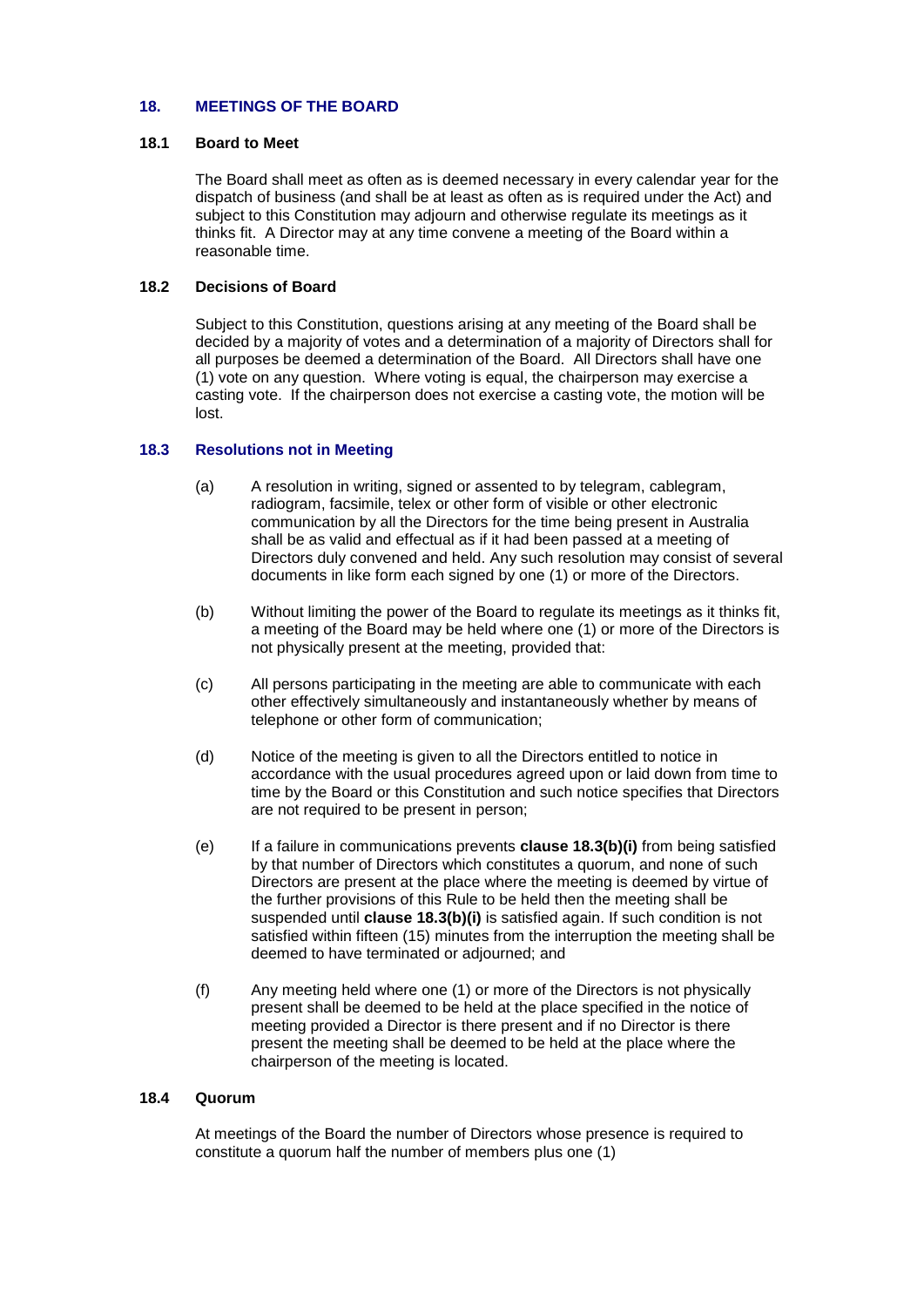# **18.5 Notice of Board Meetings**

Unless all Directors agree to hold a meeting at shorter notice (which agreement shall be sufficiently evidenced by their apology or presence) not less than seven (7) days written notice of the meeting of the Board shall be given to each Director. The agenda shall be forwarded to each Director not less than 48 hours prior to such meeting.

# **18.6 Chairperson**

The chairperson shall be the nominal head of the Branch and will act as chair of any Board meeting or General Meeting at which he is present. If the chairperson is not present, or is unwilling or unable to preside at a board meeting the remaining Directors shall appoint another Director to preside as chair for that meeting only.

# **18.7 Directors' Interests**

A Director is disqualified by holding any place of profit or position of employment in the Branch or in any company or incorporated association in which the Branch is a shareholder or otherwise interested or from contracting with the Branch either as vendor, purchaser or otherwise except with express resolution of approval of the Board. Any such contract or any contract or arrangement entered into by or on behalf of the Branch in which any Director is in any way interested will be void unless approved by the Board.

## **18.8 Conflict of Interest**

A Director shall declare his interest in any:

- (a) contractual matter;
- (b) selection matter;
- (c) disciplinary matter; or
- (d) financial matter;

in which a conflict of interest arises or may arise, and shall, unless otherwise determined by the Board, absent himself from discussions of such matter and shall not be entitled to vote in respect of such matter. If the Director votes the vote shall not be counted. In the event of any uncertainty as to whether it is necessary for a Director to absent himself from discussions and refrain from voting, the issue should be immediately determined by vote of the Board, or if this is not possible, the matter shall be adjourned or deferred.

#### **18.9 Disclosure of Interests**

- (a) The nature of the interest of such Director must be declared by the Director at the meeting of the Board at which the relevant matter is first taken into consideration if the interest then exists or in any other case at the first meeting of the Board after the acquisition of the interest. If a Director becomes interested in a matter after it is made or entered into the declaration of the interest must be made at the first meeting of the Board held after the Director becomes so interested.
- (b) All disclosed interests must also be disclosed to each Annual General Meeting in accordance with the Act.

#### **18.10 General Disclosure**

A general notice that a Director is a member of any specified firm or company and is to be regarded as interested in all transactions with that firm or company is sufficient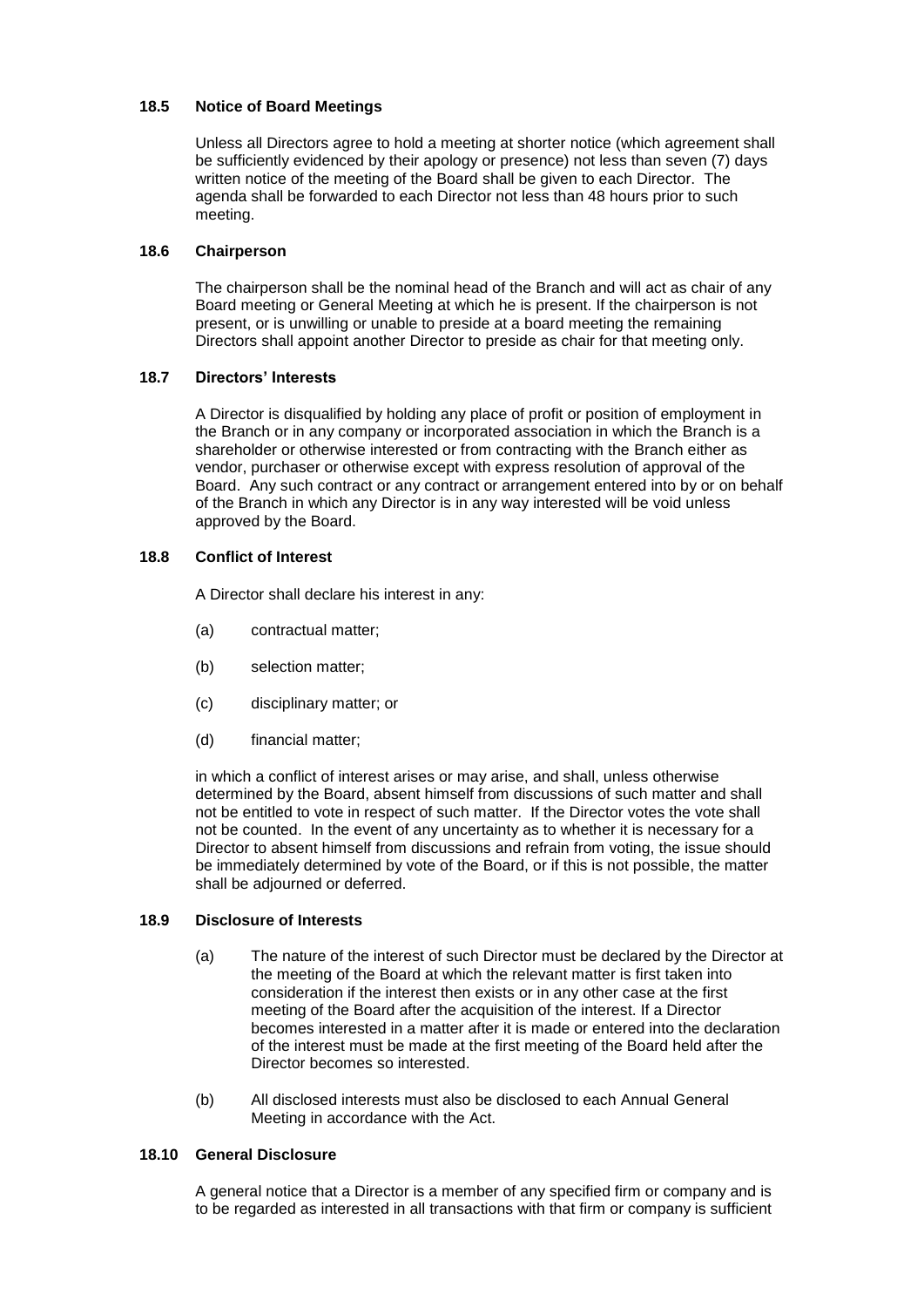declaration under **clause 18.9** as regards such Director and the said transactions. After such general notice it is not necessary for such Director to give a special notice relating to any particular transaction with that firm or company.

#### **18.11 Recording Disclosures**

Any declaration made, any disclosure or any general notice given by a Director in accordance with **clauses 18.8**, **18.9** and/or **18.10** must be recorded in the minutes of the relevant meeting.

#### **19. Executive Director***.*

#### **19.1 Appointment of Executive Director**

An Executive Director may be appointed by the Board for such term and on such conditions as the Board thinks fit.

#### **19.2 Executive Director to act as Secretary and Public Officer**

The Executive Director shall act as and carry out the duties of secretary and Public Officer of the Association/Branch and shall administer and manage the Association/Branch in accordance with the Act and this Constitution.

#### **19.3 Specific Duties**

The Executive Director shall:

- (a) As far as practicable attend all Board meetings and all General Meetings;
- (b) Prepare the agenda for all Board and General Meetings;
- (c) Record and prepare minutes of the proceedings of all Board meetings and General meetings, and shall use his best endeavours to distribute those minutes to Associations promptly from the date of the meeting; and
- (d) Regularly report on the activities of, and issues relating to, the Branch.

## **19.4 Board Power to Manage**

Subject to the Act, this Constitution, the Regulations and any policy directive of the Board, the Executive Director has power to perform all such things as appear necessary or desirable for the proper management and administration of the Branch. No resolution passed by the Branch in General Meeting shall invalidate any prior act of the Executive Director or the Board, which would have been valid, if that resolution had not been passed.

#### **19.5 Executive Director may employ**

The Executive Director may in consultation with the Board, as appropriate, employ such personnel as are deemed necessary or appropriate from time to time and such appointments shall be for such period and on such conditions as the Executive Director determines.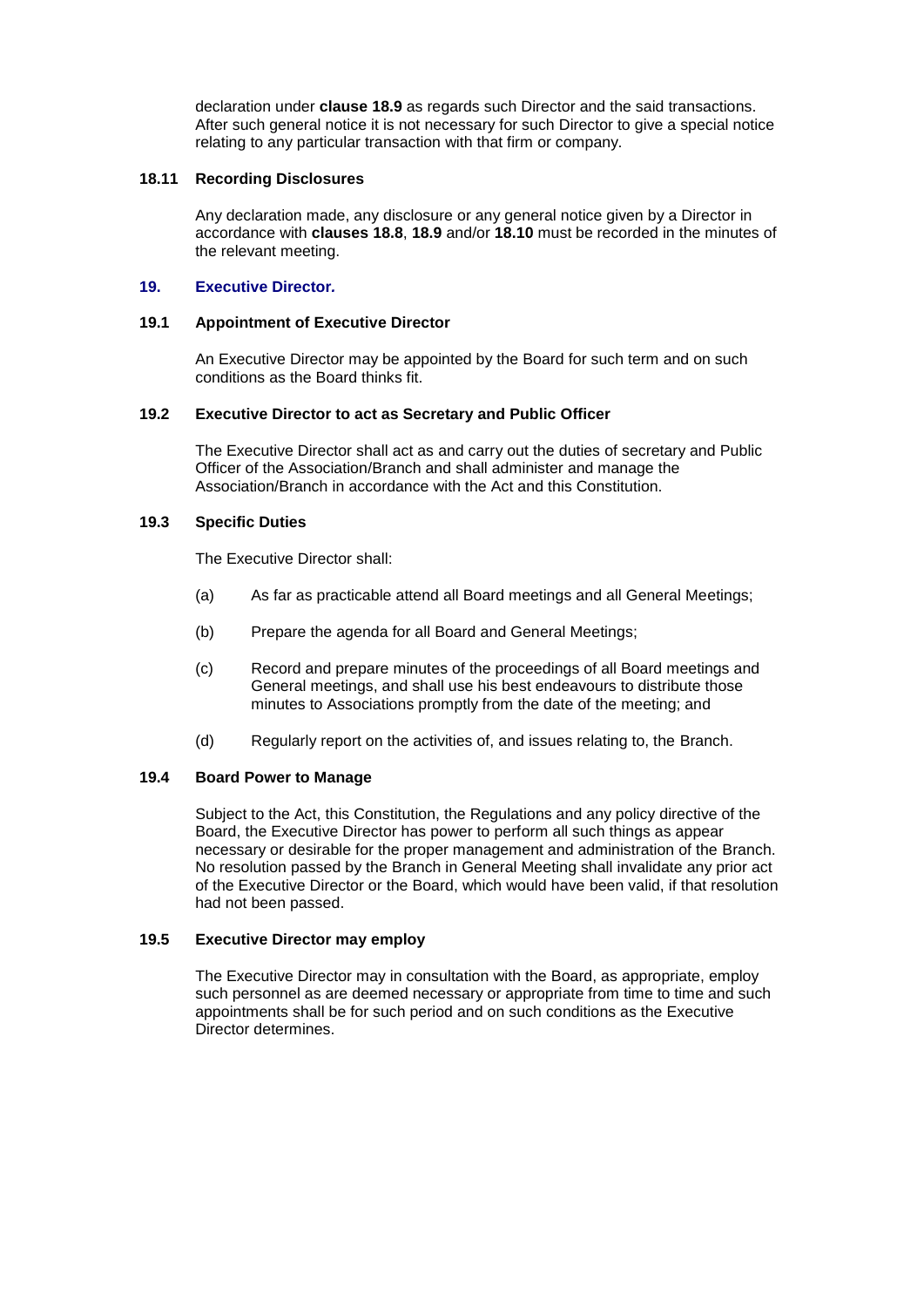## *20.* **DELEGATIONS**

#### **20.1 Board may Delegate Functions**

The Board may by instrument in writing create or establish or appoint special committees, individual officers and consultants to carry out such duties and functions, and with such powers, as the Board determines from time to time. In exercising its power under this clause the Board must take into account broad stakeholder involvement

#### **20.2 Delegation by Instrument**

The Board may in the establishing instrument delegate such functions as are specified in the instrument, other than:

- (a) This power of delegation; and
- (b) A function imposed on the Board or the Executive Director by the Act or any other law, or this Constitution or by resolution of the Branch in General Meeting.

## **20.3 Delegated Function Exercised in Accordance With Terms**

A function, the exercise of which has been delegated under this clause, may whilst the delegation remains unrevoked, be exercised from time to time in accordance with the terms of the delegation.

# **20.4 Procedure of Delegated Entity**

The procedures for any entity exercising delegated power shall, subject to this Constitution and with any necessary or incidental amendment, be the same as that applicable to meetings of the Board under **clause 18** above. The entity exercising delegated powers shall make decisions in accordance with the Objects, and shall promptly provide the Board with details of all material decisions and shall provide any other reports, minutes and information as the Board may require from time to time.

#### **20.5 Delegation may be Conditional**

A delegation under this clause may be made subject to such conditions or limitations as to the exercise of any function or at the time or circumstances as may be specified in the delegation.

#### **20.6 Revocation of Delegation**

The Board may by instrument in writing; at any time revoke wholly or in part any delegation made under this clause, and may amend or repeal any decision made by such body or person under this clause.

#### **21. SEAL**

(a) The Branch may have a Seal upon which its corporate name shall appear in legible characters, but is not required.

#### **22. ANNUAL GENERAL MEETING**

(a) An Annual General Meeting of the Branch shall be held in accordance with the Act and this Constitution and on a date and at a venue to be determined by the Board.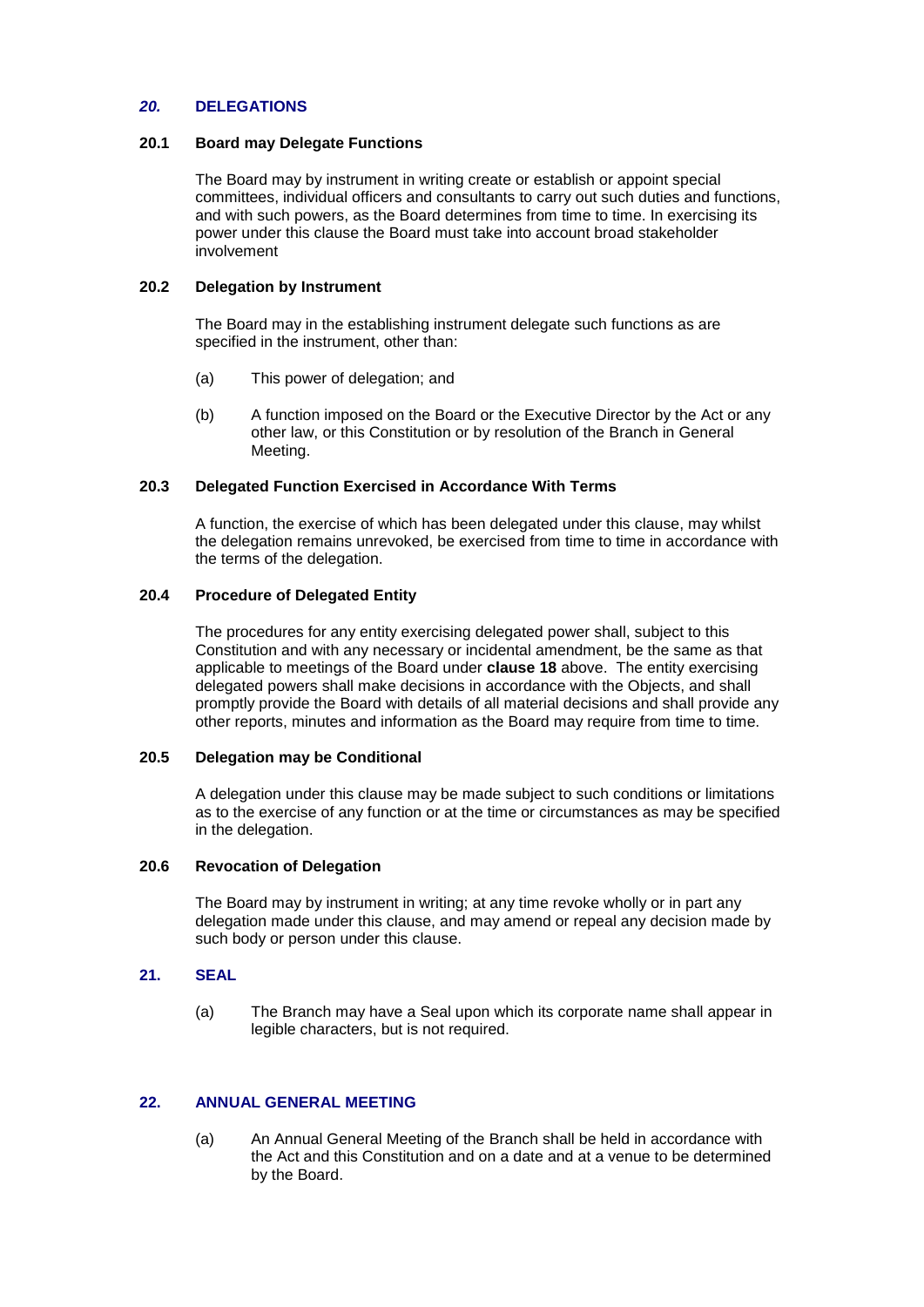(b) All General Meetings other than the Annual General Meeting shall be Special General Meetings and shall be held in accordance with this Constitution.

# **23. SPECIAL GENERAL MEETINGS**

## **23.1 Special General Meetings May be Held**

The Board may, whenever it thinks fit, convene a Special General Meeting of the Branch and, where, but for this clause more than fifteen (15) months would elapse between Annual General Meetings, shall convene a Special General Meeting before the expiration of that period.

# **23.2 Requisition of Special General Meetings**

- (a) The Executive Director shall on the requisition in writing of not less than five percent (5%) of voting Members convene a Special General Meeting.
- *(b)* The requisition for a Special General Meeting shall state the object(s) of the meeting, shall be signed by the Members making the requisition and be sent to the Branch and may consist of several documents in a like form, each signed by one or more of the Members making the requisition.
- *(c)* If the Executive Director does not cause a Special General Meeting to be held within one (1) month after the date on which the requisition is sent to the Branch, the Members making the requisition, or any of them, may convene a Special General Meeting to be held not later than three (3) months after that date.
- (d) A Special General Meeting convened by Members under this Constitution shall be convened in the same manner, or as nearly as possible as that, in which the Board convenes meetings.

# **24. NOTICE OF GENERAL MEETING**

- (a) Notice of every General Meeting shall be given to every Member Association and Life Member or other Member entitled to receive notice at the address appearing in the Register kept by the Branch. The auditor, Executive Director and Directors shall also be entitled to notice of every General Meeting, which shall be sent to their last notified address. No other person shall be entitled as of right to receive notices of General Meetings.
- (b) A notice of a General Meeting shall specify the place and day and hour of meeting and shall state the business to be transacted at the meeting.
- (c) At least twenty-one (21) days' notice of a General Meeting shall be given to those Members entitled to receive notice, together with:
	- i. the agenda for the meeting; and
	- ii. any notice of motion received from Members entitled to vote.
- *(d)* Notice of every General Meeting shall be given in the manner authorised in **clause 24**.

# <span id="page-16-0"></span>**25. BUSINESS**

(a) The business to be transacted at the Annual General Meeting includes the consideration of accounts and the reports of the Board and auditors, the election of Directors under this Constitution and the appointment of the auditors.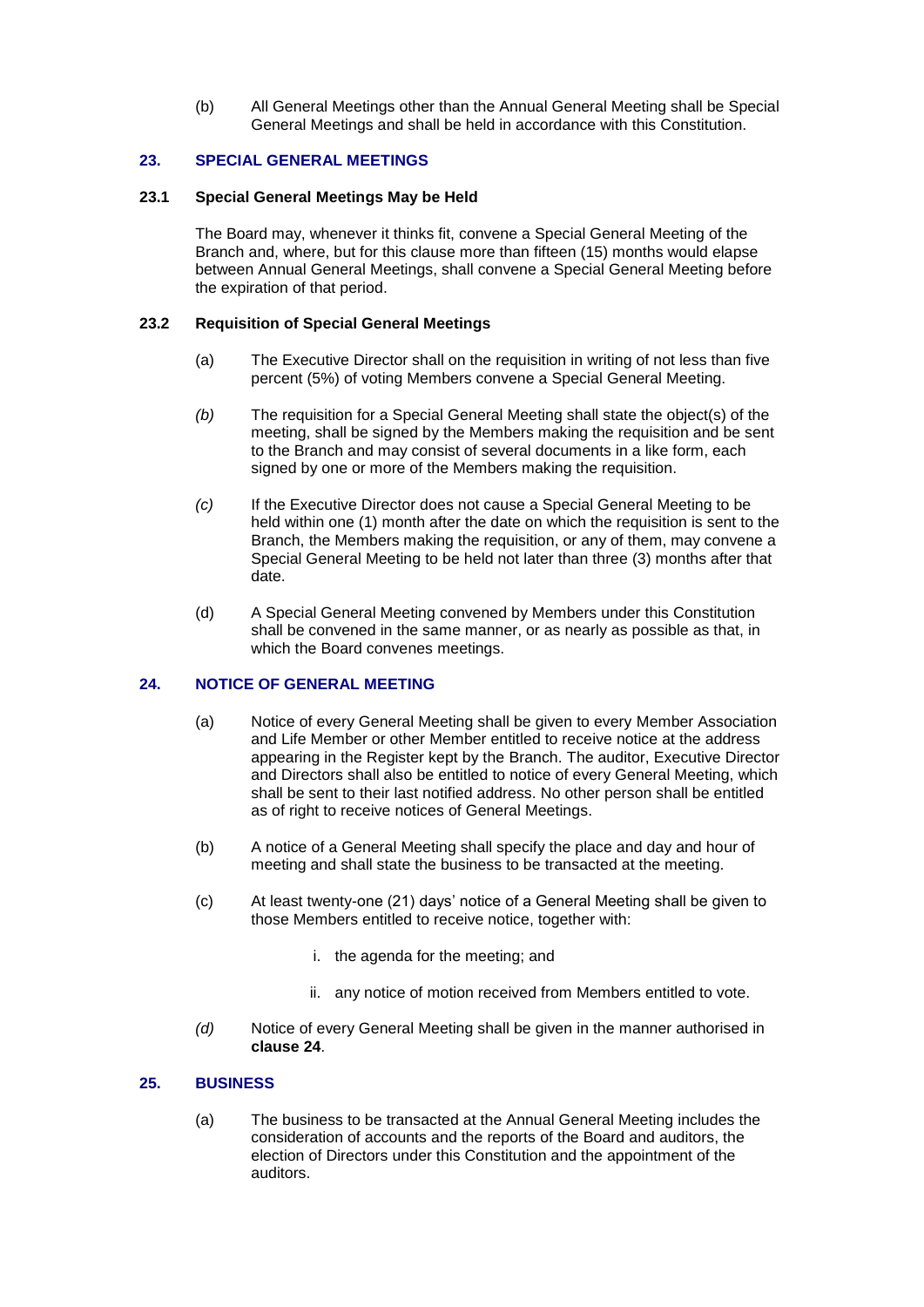- (b) All business that is transacted at a General Meeting and all business that is transacted at an Annual General Meeting, with the exception of those matters set down in **clause [25\(a\)](#page-16-0)** shall be special business.
- *(c)* No business other than that stated on the notice for a General Meeting shall be transacted at that meeting.

# **26. NOTICES OF MOTION**

Members entitled to vote may submit notices of motion for inclusion as special business at a General Meeting. All notices of motion must be submitted in writing to the Executive Director not less than thirty-five (35) days (excluding receiving date and meeting date) prior to the General Meeting.

## **27. PROCEEDINGS AT GENERAL MEETINGS**

#### **27.1 Quorum**

No business shall be transacted at any General Meeting unless a quorum is present at the time when the meeting proceeds to business. A quorum for General Meetings of the Branch shall be 2/3rds of Associations represented by their Delegates.

# **27.2 Chairperson to preside**

The chairperson of the Board shall, subject to this Constitution, preside as chair at every General Meeting except:

- (a) In relation to any election for which the chairperson is a nominee; or
- (b) Where a conflict of interest exists.

If the chairperson is not present, or is unwilling or unable to preside the Delegates present shall appoint another Director to preside as chairperson for that meeting only.

# **27.3 Adjournment of Meeting**

- (a) If within half an hour from the time appointed for the meeting, a quorum is not present the meeting shall be adjourned until the same day in the next week at the same time and place or to such other day and at such other time and place as the chairperson may determine and if at the adjourned meeting a quorum is not present within half an hour from the time appointed for the meeting, the meeting will lapse.
- (b) The chairperson may, with the consent of any meeting at which a quorum is present, and shall, if so directed by the meeting, adjourn the meeting from time to time and from place to place but no business shall be transacted at any adjourned meeting other than the business left unfinished at the meeting from which the adjournment took place.
- (c) When a meeting is adjourned for thirty (30) days or more, notice of the adjourned meeting shall be given as in the case of an original meeting.
- (d) Except as provided in **clause 27.3(c)** it shall not be necessary to give any notice of an adjournment or the business to be transacted at any adjourned meeting.

#### **27.4 Voting Procedure**

At any meeting a resolution put to the vote of the meeting shall be decided on a show of hands unless a poll is (before or on the declaration of the result of the show of hands) demanded by: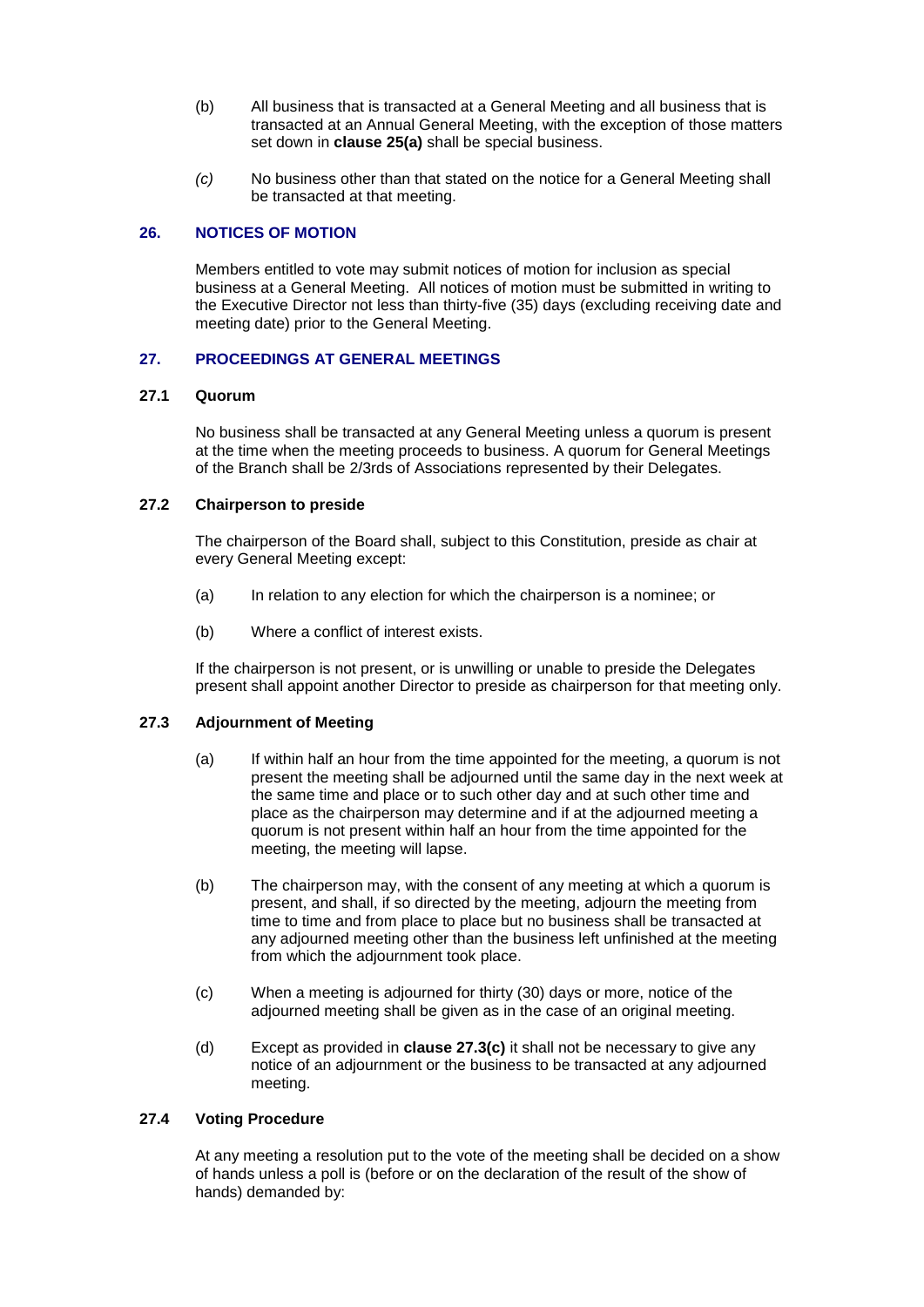- (a) the chairperson; or
- (b) a simple majority of Delegates on behalf of their Members.

# **27.5 Recording of Determinations**

Unless a poll is demanded under **clause 27.4**, a declaration by the chairperson that a resolution has on a show of hands been carried or carried unanimously or by a particular majority or lost and an entry to that effect in the book containing the minutes of the proceedings of the Branch shall be conclusive evidence of the fact without proof of the number of the votes recorded in favour of or against the resolution.

## **27.6 Where Poll Demanded**

If a poll is duly demanded under **clause 27.4** it shall be taken in such manner and either at once or after an interval or adjournment or otherwise as the chairperson directs and the result of the poll shall be the resolution of the meeting at which the poll was demanded.

# *28.* **VOTING AT GENERAL MEETINGS**

#### **28.1 Members Entitled to Vote**

Each Association shall be entitled to one (1) vote at General Meetings, which, subject to this clause shall be exercised by the Club's Delegate. No other Member shall be entitled to vote but shall subject to this Constitution have, and be entitled to exercise, those rights set out in **clause 5.1**. The Directors and Executive Director shall have no right to vote at General Meetings.

#### **28.2 Chairperson May Exercise Casting Vote**

Where voting at General Meetings is equal the chairperson may exercise a casting vote by casting his vote in the status quo. If the chairperson does not exercise a casting vote the motion will be lost.

#### **28.3 Postal Voting**

A postal ballot shall not determine a motion unless determined by the Board. If the Board so determines, the postal ballot shall be conducted under the procedures set by the Board from time to time.

# *29.* **STRATEGIC FORUM OF BRANCH**

#### **29.1 Strategic Forums**

The Branch shall hold a strategic forum at least once per year. The object of the strategic forum is to:

- (a) Inform the Board of significant membership issues;
- (b) Assist the Board to design or review the Branch's strategic plan and direction;
- (c) Discuss state-wide issues;
- (d) Provide feedback to the Board on the results of its governance decisions in practice at Member level.

## **29.2 Attendees at Strategic Forums**

The following persons may attend strategic forums of the Branch: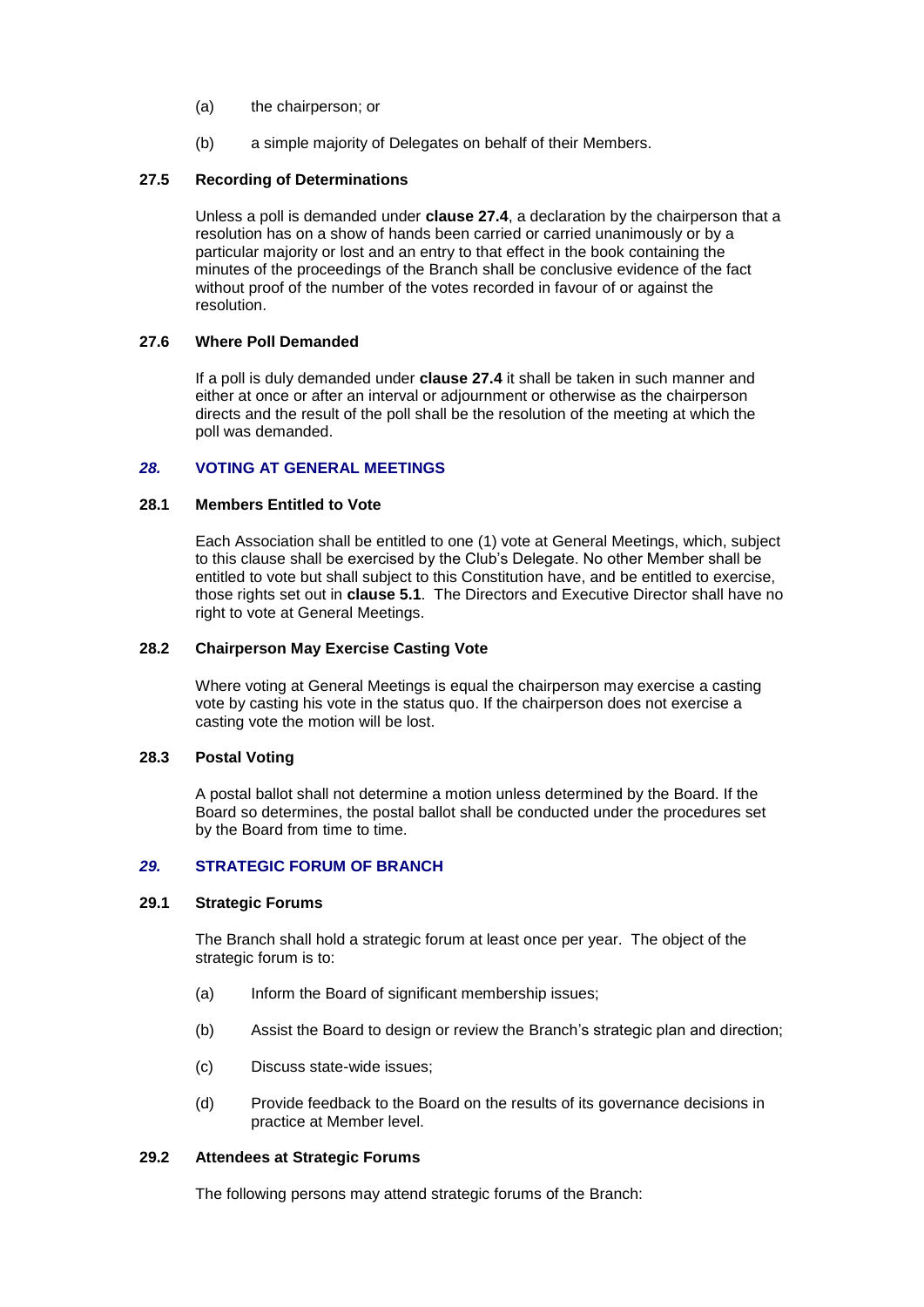- (a) Up to two (2) representatives from each Association;
- (b) The Directors; and
- (c) Such other persons the Board considers should be invited.

# **30. GRIEVANCE PROCEDURE**

- (a) The grievance procedure set out in this rule applies to disputes under these rules between a Member and:
	- (i) Another Member; or
	- (ii) The Branch.
- (b) The parties to the dispute must meet and discuss the matter in dispute, and, if possible, resolve the dispute within fourteen (14) days after the dispute comes to the attention of all parties.
- (b) If the parties are unable to resolve the dispute at the meeting or if a party fails to attend that meeting, then the parties must, within ten (10) days, refer the dispute for resolution to an independent tribunal established by the SSO in accordance with the procedures determined by the SSO from time to time.
- *(c)* The Board may prescribe additional grievance procedures in Regulations consistent with this **Rule 31**.

# **31. RECORDS AND ACCOUNTS**

#### **31.1 Records**

The Branch shall establish and maintain proper records and minutes concerning all transactions, business, meetings and dealings of the Branch and the Board and shall produce these as appropriate at each Board or General Meeting.

#### **31.2 Records Kept in Accordance with Act**

Proper accounting and other records shall be kept in accordance with the Act. The books of account shall be kept in the care and control of the Treasurer or the Executive Director.

## **31.3 Branch to Retain Records**

The Branch shall retain such records for seven (7) years after the completion of the transactions or operations to which they relate.

#### **31.4 Board to Submit Accounts**

The Board shall submit to the Members at the Annual General Meeting the statements of account of the Branch in accordance with this Constitution and the Act

# **31.5 Accounts Conclusive**

The statements of account when approved or adopted by an Annual General Meeting shall be conclusive except as regards any error discovered in them within three months (3) after such approval or adoption.

## **31.6 Accounts to be Sent to Members**

The Executive Director shall cause to be sent to all persons entitled to receive notice of Annual General Meetings in accordance with this Constitution, a copy of the statements of account, the Board's report, the auditor's report and every other document required under the Act (if any).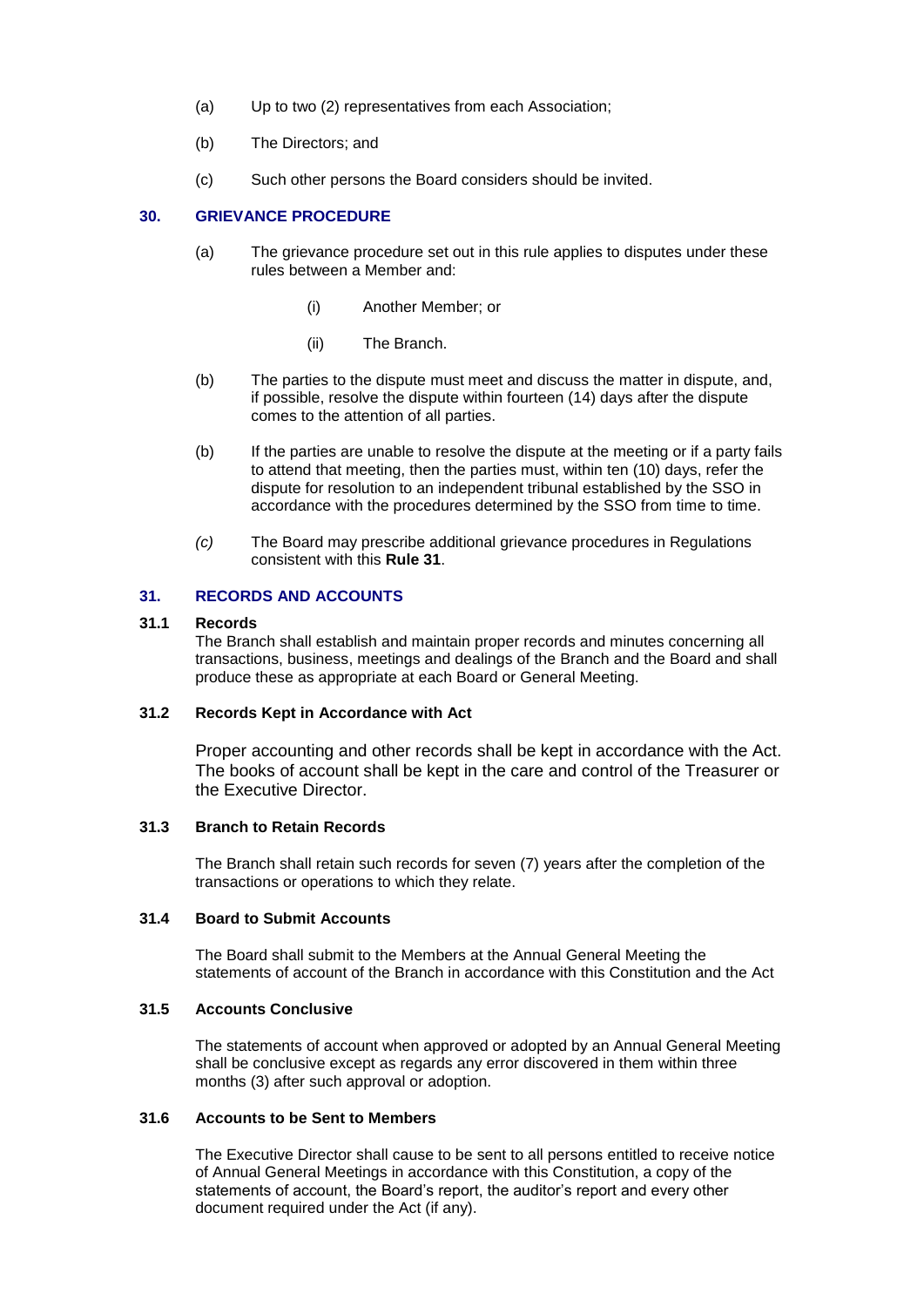# **31.7 Negotiable Instruments**

All cheques, promissory notes, bankers, drafts, bills of exchange and other negotiable instruments, and all receipts for money paid to the Branch, shall be signed, drawn, accepted, endorsed or otherwise executed, as the case may be, by any two (2) duly authorised Directors or in such other manner as the Board determines.

## **32. AUDITOR**

- (a) The Branch at the Annual General Meeting shall appoint a properly qualified auditor or auditors. The auditor's duties shall be regulated in accordance with the Act, or if no relevant provisions exist under the Act, in accordance with the *Corporations Act* and generally accepted principles, and/or any applicable code of conduct. The Branch in General Meeting may remove the auditor.
- (b) The accounts of the Branch shall be examined and the correctness of the profit and loss accounts and balance sheets ascertained by an auditor or auditors at the conclusion of each Financial Year.

## **33. INCOME**

- 33.1 Income and property of the Branch shall be derived from such sources as the Board determines from time to time.
- 33.2 The income and property of the Branch shall be applied solely towards the promotion of the Objects.
- 33.3 Except as prescribed in this Constitution or the Act:
	- (a) No portion of the income or property of the Branch shall be paid or transferred, directly or indirectly by way of dividend, bonus or otherwise to any Member; and
	- (b) no remuneration or other benefit in money or money's worth shall be paid or given by the Branch to any Member who holds any office of the Branch.
- 33.4 Nothing in **clauses 34.2** or **34.3** shall prevent payment in good faith of or to any Member for:
	- (a) Any services actually rendered to the Branch whether as an employee, Director or otherwise:
	- (b) Goods supplied to the Branch in the ordinary and usual course of operation;
	- (c) Interest on money borrowed from any Member;
	- (d) Rent for premises demised or let by any Member to the Branch;
	- (e) any out-of-pocket expenses incurred by the Member on behalf of the Branch;

Provided that any such payment shall not exceed the amount ordinarily payable between ordinary commercial parties dealing at arm's length in a similar transaction.

#### **34. WINDING UP**

- (a) Subject to this Constitution the Branch may be wound up in accordance with the Act.
- (b) The liability of the Members of the Branch is limited.
- (c) Every Member undertakes to contribute to the assets of the Branch if it is wound up while a Member, or within one year after ceasing to be a Member, for payment of the debts and liabilities of the Branch contracted before the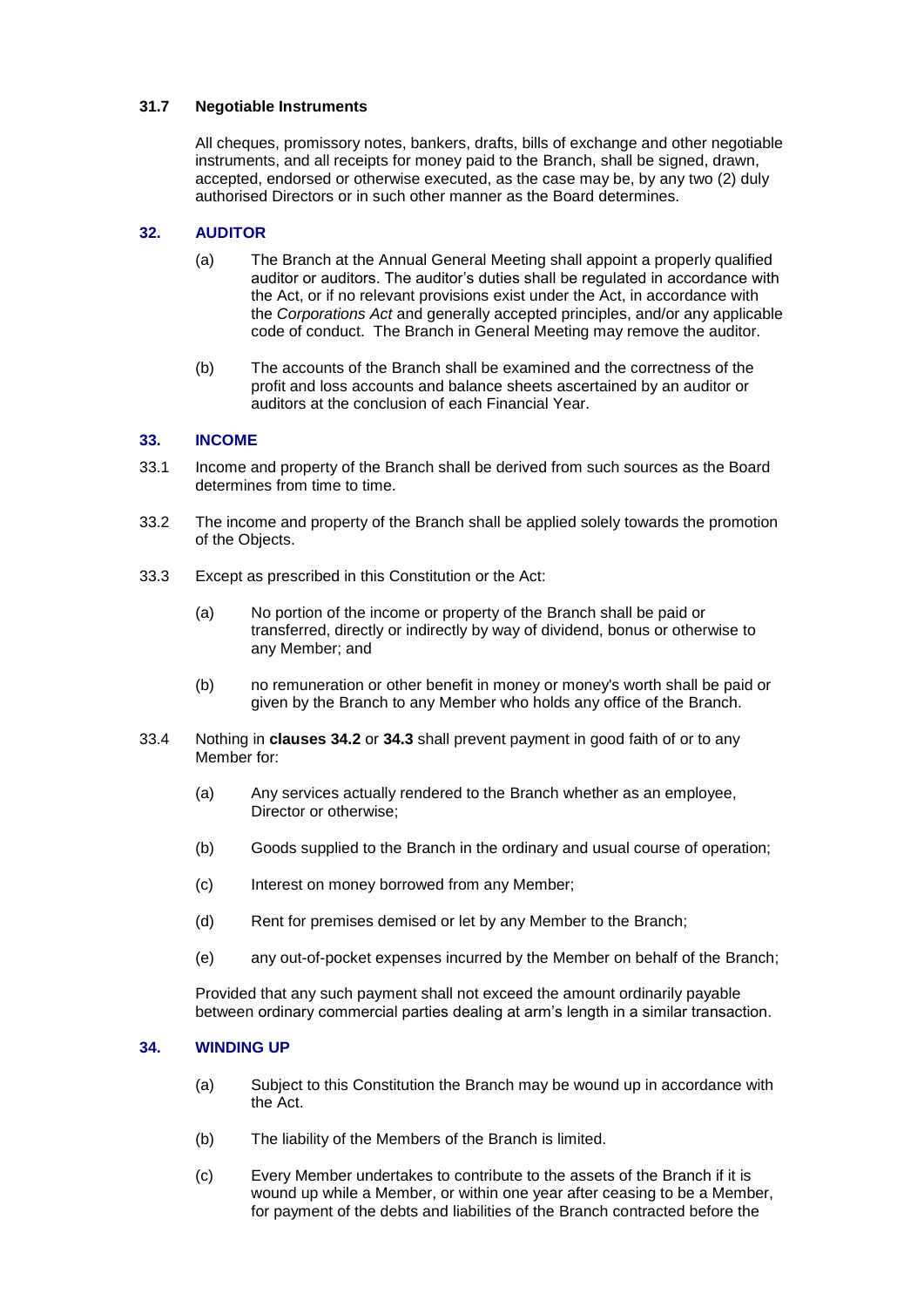time at which it ceases to be a Member and the costs, charges and expenses of winding up the Branch, such an amount not exceeding one dollar (\$1.00).

## **35. DISTRIBUTION OF PROPERTY ON WINDING UP**

If upon winding up or dissolution of the Branch there remains after satisfaction of all its debts and liabilities any assets or property, the same shall not be paid to or distributed amongst the Members but shall be given or transferred to another organisation or organisations having objects similar to the Objects and which prohibits the distribution of its or their income and property among its or their Members to an extent at least as great as is imposed on the Branch by this Constitution. Such organisation(s) to be determined by the Members in General Meeting at or before the time of dissolution, and in default thereof by such judge of the Supreme Court of New South Wales or other Court as may have or acquire jurisdiction in the matter.

#### **36. ALTERATION OF CONSTITUTION**

This Constitution can only be altered by Special Resolution.

# **37. REGULATIONS**

## **37.1 Board to Formulate Regulations**

The Board may formulate, issue, adopt, interpret and amend such Regulations for the proper advancement, management and administration of the Branch, the advancement of the purposes of the Branch and Football in the Region as it thinks necessary or desirable. Such Regulations must be consistent with the Constitution, the FNSW's and FFA's constitutions, and any regulations made by the FNSW or FFA and any policy directives of the Board.

#### **37.2 Regulations Binding**

All Regulations are binding on the Branch and all Members.

# **37.3 Regulations Deemed Applicable**

All clauses, rules, by-laws and regulations of the Branch in force at the date of the approval of this Constitution insofar as such clauses, rules, by-laws and regulations are not inconsistent with, or have been replaced by this Constitution, shall be deemed to be Regulations and shall continue to apply.

# **37.4 Bulletins Binding on Members**

Amendments, alterations, interpretations or other changes to Regulations shall be advised to Members by means of bulletins approved by the Board and prepared and issued by the Executive Director. Clubs shall take reasonable steps to distribute information in the Bulletins to Individual Members. The matters in the Bulletins are binding on all Members.

# **38. STATUS AND COMPLIANCE OF BRANCH**

## **38.1 Recognition of Branch**

The Branch is a member of SSO and is recognised by SSO as the controlling authority for Football in the Region and subject to compliance with this Constitution and the FNSW's and FFA's constitution shall continue to be so recognised and shall administer Football in the Region in accordance with the Objects.

#### **38.2 Compliance of Branch**

The Members acknowledge and agree the Branch shall: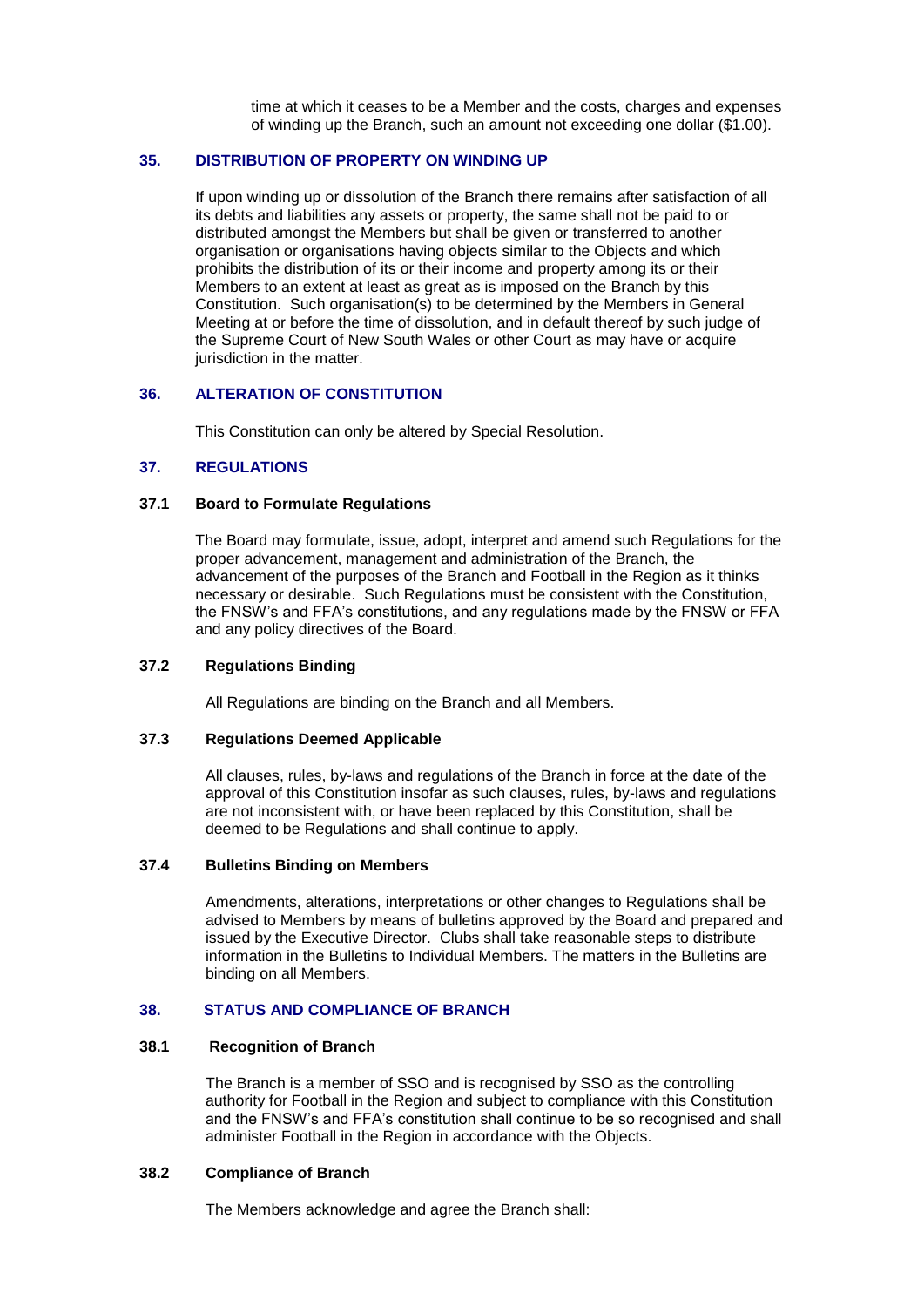- (a) Be or remain incorporated in New South Wales;
- (b) Apply its property and capacity solely in pursuit of the Objects and Football;
- (c) Do all that is reasonably necessary to enable the Objects to be achieved;
- (d) Act in good faith and loyalty to ensure the maintenance and enhancement of Football, its standards, quality and reputation for the benefit of the Members and Football;
- (e) At all times act in the interests of the Members and Football;
- (f) Not resign, disaffiliate or otherwise seek to withdraw from SSO without approval by Special Resolution; and
- (g) Abide by the SSO's and NSO's constitutions and the rules of Football.

## **38.3 Operation of Constitution**

The Branch and the Members acknowledge and agree:

- (a) That they are bound by this Constitution and that this Constitution operates to create uniformity in the way in which the Objects and Football are to be conducted, promoted, encouraged, advanced and administered throughout the Region; and
- (b) To ensure the maintenance and enhancement of Football, its standards, quality and reputation for the benefit of the Members and Football;
- (c) Not to do or permit to be done any act or thing which might adversely affect or derogate from the standards, quality and reputation of Football and its maintenance and enhancement;
- (d) To promote the economic and community service success, strength and stability of each other and to act interdependently with each other in pursuit of their respective objects;
- (e) To act in the interests of Football and the Members;
- (f) That should a Member have administrative, operational or financial difficulties the Branch may act to assist the Member in whatever manner the Branch considers appropriate.

# **39. BRANCH'S CONSTITUTION**

#### **39.1 Constitution of the Branch**

This Constitution will clearly reflect the objects of the SSO and will conform to the SSO's constitution, subject always to the Act.

## **39.2 Operation of NSO constitution**

- (a) The Branch will take all reasonable steps to ensure this Constitution conforms to the SSO constitution subject always to the Act.
- (b) The Branch shall provide to SSO a copy of this Constitution and all amendments to this document. The Branch acknowledges and agrees that the SSO has power to veto any provision in its Constitution, which, in SSO's opinion, is contrary to the objects of SSO.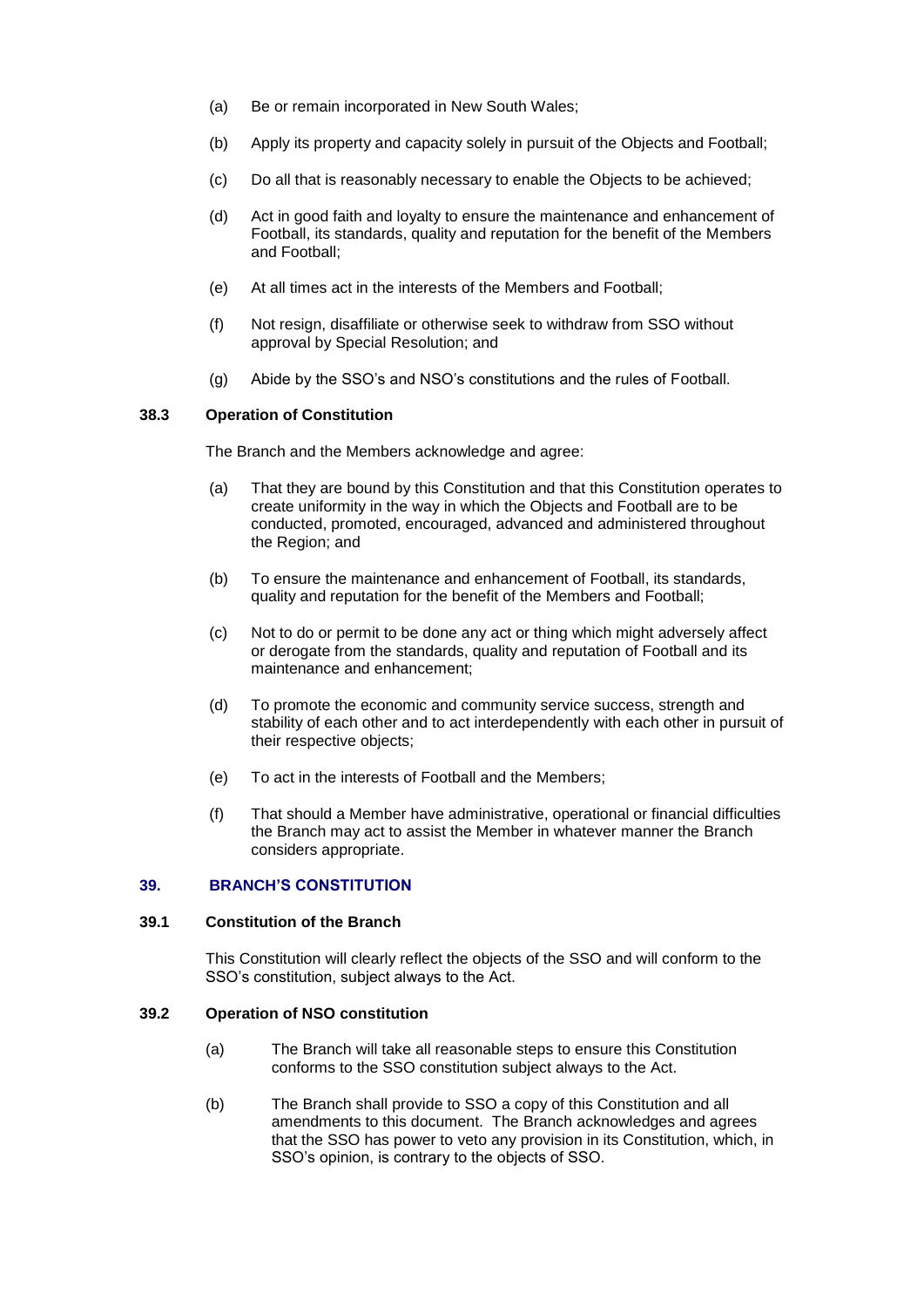#### **39.3 Register**

The Branch shall maintain, in a form acceptable to SSO but otherwise in accordance with the Act, a Register of all Associations, Clubs and if appropriate all Individual Members.

# **40. STATUS AND COMPLIANCE OF ASSOCIATIONS**

## **40.1 Compliance**

Associations acknowledge and agree that they shall:

- (a) Be or remain incorporated in New South Wales;
- (b) Nominate a Delegate annually to attend General Meetings, and shall inform the Branch of the details of that person accordingly;
- (c) Provide the Branch with copies of their audited accounts, annual financial reports and other associated documents as soon as practicable, following the Association's Annual General Meeting;
- (d) Recognise the Branch as the authority for Football in the Region, the SSO as the authority in New South Wales and the NSO as the national authority for Football;
- (e) Adopt and implement such communications and Intellectual Property policies as may be developed by the Branch and/or the SSO from time to time; and
- (f) Have regard to the Objects in any matter of the Association pertaining to **Football**

#### **40.2 Associations Constitutions**

- (a) The Associations' constituent documents will clearly reflect the Objects and will conform to this Constitution.
- (b) Associations will take all reasonable steps necessary to ensure their constituent documents conform to this Constitution.
- (c) Associations shall provide to the Branch a copy of their constituent documents and all amendments to these documents. Associations acknowledge and agree that the Branch has power to veto any provision in an Association constitution, which, in the Branch's opinion, is contrary to the Objects.
- (d) The constituent documents of each Association shall, at the earliest available opportunity, but within one year of the commencement of this Constitution, recognise the Branch as the authority for Football in the Region, the SSO as the authority in New South Wales and the NSO as the national authority for Football in Australia.

# **40.3 Register**

Associations shall maintain, in a form acceptable to the Branch, a Register of all Members of the Association. Each Association shall provide a copy of the Register at a time and in a form acceptable to the Branch, and shall provide regular updates of the Register to the Branch.